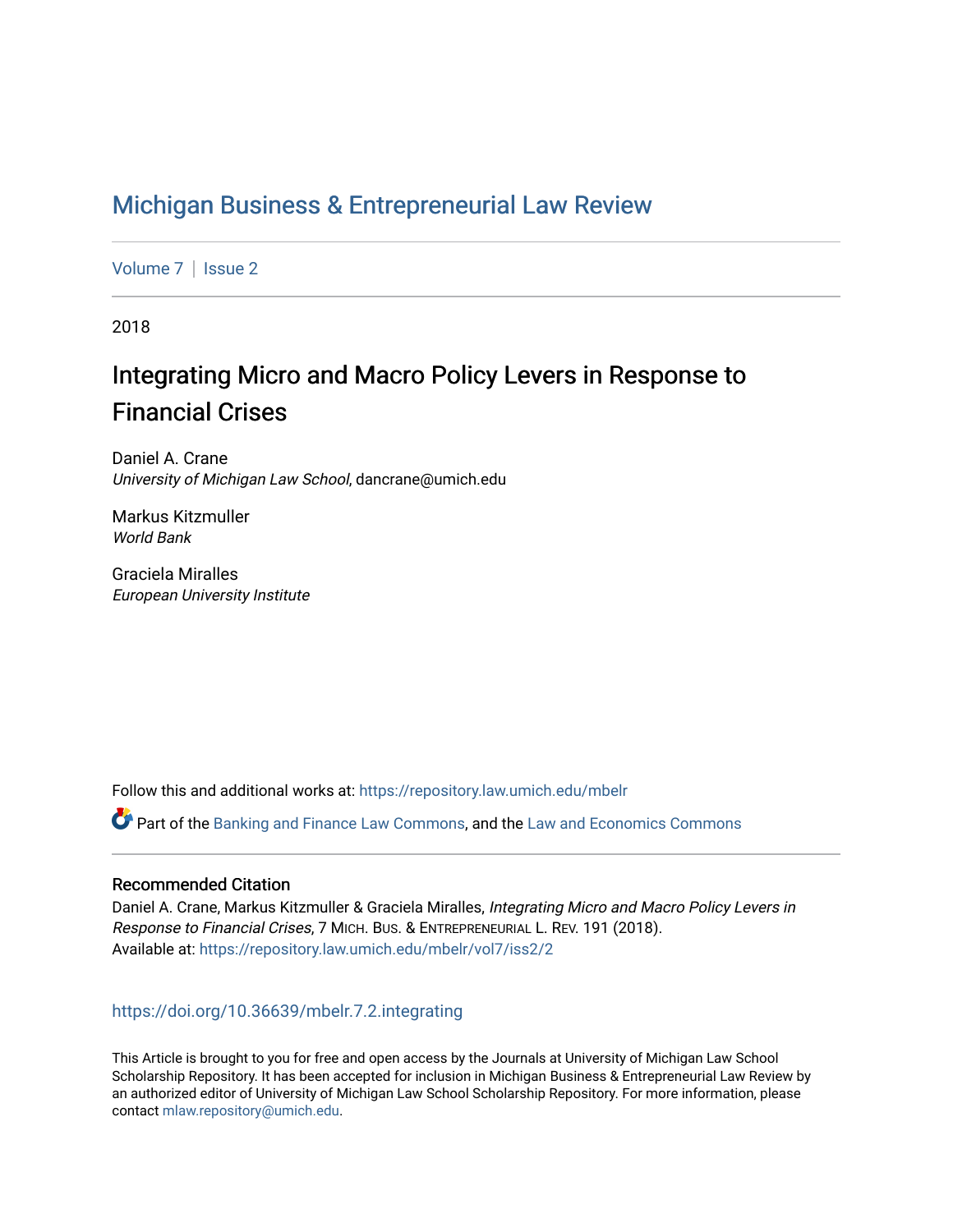# **INTEGRATING MICRO AND MACRO POLICY LEVERS IN RESPONSE TO FINANCIAL CRISES**

*Daniel A. Crane\* Markus Kitzmuller\*\* Graciela Miralles\*\*\*†*

*The 2008–09 Global Financial Crisis originated from a poor incentive structure in the asset market derived from subprime mortgages. The ultimate bursting and unwinding of an asset bubble (here highly overvalued real estate prices woven into a complex multilayer network of securitization, so called collateralized debt obligations or CDOs) put enormous stress on the financial system, spreading through the global network economy and ultimately resulting in the worst economic crisis since the Great Depression.*1 *Economists today agree that the severe economic fallout can be largely attributed to the poor systemic performance of international financial markets.*2 *Global macroeconomic imbalances, as well as market failures such as excessive risk taking, misaligned incentives of rating agencies, inefficient liquidity provisions within banks and systemic risk or contagion, i.e., the international and inter-sectoral public goods nature of financial stability, were not sufficiently accounted for by regulation and international macroeconomic policy.*

*This combined financial and economic crisis environment not only put the intrinsic connection between the financial and the real economy back into the spotlight, but also opened up a policy debate about how to ensure macroeconomic and financial stability without jeopardizing microeconomic foundations of the real economy such as competition. In sum, the resulting policy challenge is twofold: First, a new and sustainable balance between free markets, macro industrial policies, and governmental regulation needs to be found in the financial sector, and second, strategic interactions between macro and microeconomic policy goals need to be identified, understood, and balanced.*

*This article will focus on the interaction between macroeconomic crisis management and prudential regulatory responses on the one hand, and competition policy and market structure on the other. We provide a simple economic framework for thinking about the relationship between macro*

1. *See generally* RICHARD A. POSNER, A FAILURE OF CAPITALISM: THE CRISIS OF '08 AND THE DESCENT INTO DEPRESSION (2009).

2. *See, e.g.*, Franklin Allen & Douglas Gale, *An Introduction to Financial Crises* (2007), http://fic.wharton.upenn.edu/fic/papers/07/0720.pdf.

Professor of Law, University of Michigan.

<sup>\*\*</sup> Economist (Young Professionals Program), World Bank.

<sup>\*\*\*</sup> PhD Candidate, European University Institute ("EUI"), Law Department

<sup>†</sup> The Findings, interpretations, and conclusions expressed in this paper are entirely those of the authors. They do not necessarily represent the views of the International Bank for Reconstruction and Development/World Bank and its affiliated organizations, or those of the Executive Directors of the World Bank or the governments they represent.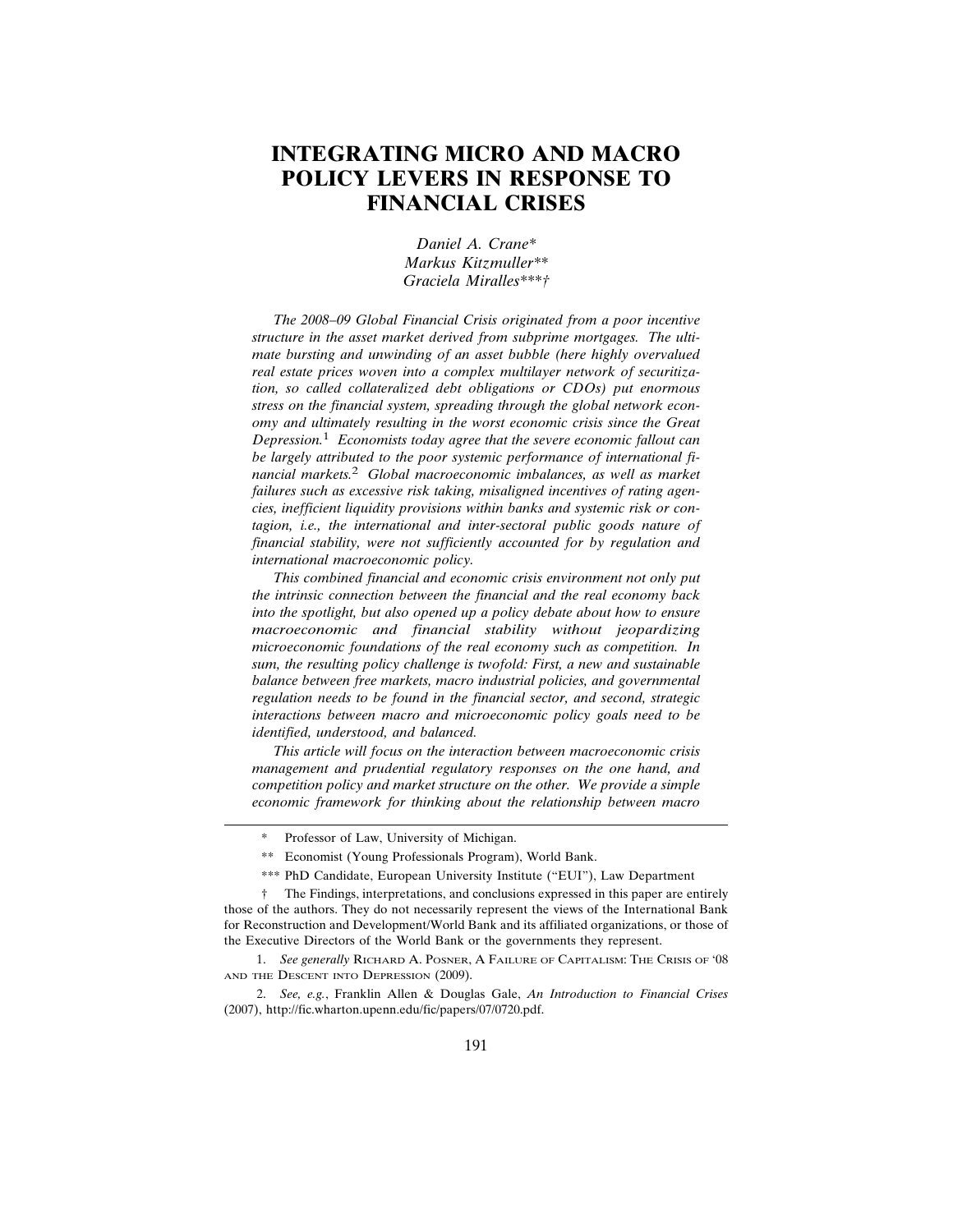*and micro policies as a function of the immediate policy environment, i.e., "extraordinary" financial instability and imminent economic crisis versus "ordinary," stable economic circumstances. Specifically, we claim that during severe financial crises—the overall success of policy responses depends on the coordination of three related decisional vectors. First, policy makers must coordinate the responses of multiple regulatory and political actors. Second, they need to follow a systematic, rather than ad hoc, approach that diminishes moral hazard and leaves open a reasonable exit strategy. Finally, policy makers need to consider time consistency. In other words, they need to avoid the temptation to excessively discount postcrisis effects.*

*Overall, this work shall add structure to the ongoing policy debate and provide conceptual guidance for lawyers and economists trying to address the challenges of micro and macro policy integration. In Part I, we provide an overview of the relationship between the financial and real economic sectors and between systemic financial stability and micro-competitive effects. In Part II, we advance our core theoretical proposition—the strategic complementarity of macro and micro policy levers during financial crises. In particular, we demonstrate that policy responses that fail to consider and balance the three key dimensions—coordination among decision-makers, a systematic approach, and time consistency—run the risk of harming both macro and micro-economic well-being in the long run. Finally, in Part III, we illustrate the quite different responses to the financial crisis of the European Union and the United States along the three key dimensions. Our goal is not to provide a comparative assessment of the two systems' responses or a trans-Atlantic scorecard, but rather to illustrate the possibilities and challenges of coordinating macro and micro responses along the three key dimensions.*

|  | I. FINANCIAL MARKETS AND THE ECONOMY |                                                     |     |
|--|--------------------------------------|-----------------------------------------------------|-----|
|  |                                      | A. The Link between the Financial and the Real      |     |
|  |                                      |                                                     | 193 |
|  | B.                                   | The Link between Financial Stability and            |     |
|  |                                      |                                                     | 197 |
|  |                                      | II. AN ECONOMIC FRAMEWORK FOR POLICY INTEGRATION.   | 204 |
|  |                                      | A. Strategic Policy Substitutability and            |     |
|  |                                      |                                                     | 204 |
|  | В.                                   | Strategic Policy Interaction in the Crisis Context  | 206 |
|  |                                      | C. The Emergence of Three Analytic Key Dimensions   | 209 |
|  |                                      | III. EU AND U.S. RESPONSES ALONG THE THREE VECTORS. | 211 |
|  |                                      |                                                     | 211 |
|  |                                      | $\mathbf{1}$                                        | 211 |
|  |                                      | 2.                                                  | 212 |
|  |                                      | 3.                                                  | 214 |
|  |                                      |                                                     | 216 |
|  |                                      | $1_{-}$                                             | 216 |
|  |                                      | 2.                                                  | 217 |
|  |                                      | 3.                                                  | 218 |
|  |                                      |                                                     | 219 |
|  |                                      |                                                     |     |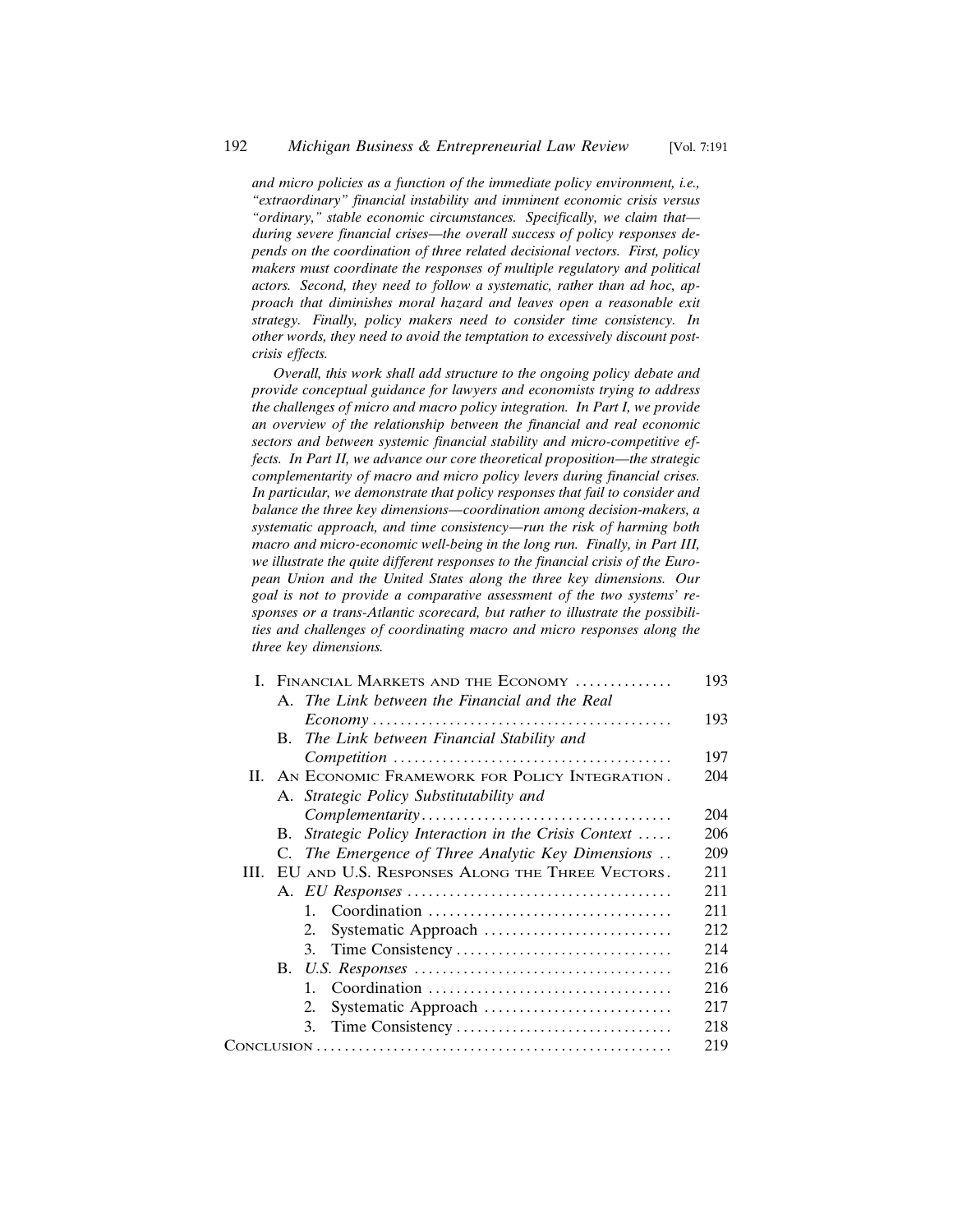#### I. FINANCIAL MARKETS AND THE ECONOMY

In order to motivate our analysis of the interaction between micro and macroeconomic policy in the framework of a financial and economic crisis, we briefly outline the basic transmission between financial and real economic activity and present a snapshot of the relationship between the two crucial policy dimensions in focus, namely macroeconomic and financial stability on one hand, and competition on the other.

#### A. *The Link between the Financial and the Real Economy*

Financial markets play a pivotal role in the functioning of today's international economic system. Real economic activity such as consumption and investment depends on the provision and pricing of external funding and consumers, as well as small and medium sized enterprises and large multinationals that rely heavily on the banking sector for their financial services.3 This market for finance, however, is characterized by information asymmetries between lenders and borrowers that prevents direct and complete contracting. As a result, there is demand for an intermediate market where financial institutions act as intermediaries providing credit to borrowers and liquidity to depositors. In order to evaluate individual risk, banks will attempt to project future performance of borrowers based upon observable financial indicators, such as firms' or individuals' liabilities vis-a-vis income or assets (real estate or shares) and their market valuation. Expectations about risk and capacity to repay will be formed, aggregated across potential borrowers, and translated into a more or less diversified portfolio. Ultimately, the choice of risk and maturity transformation—that is, a bank's asset-liability management—will determine the availability and pricing of debt as well as the translation of current into future economic performance.4

In order to analyze the pass through of financial shocks to the real economy, economists have identified various channels linking financial markets with the rest of the economy. These channels are outlined and discussed in detail—for example, in Antony and Broer  $(2010)^5$ —and shall only be explained here to the extent necessary to understand the main mechanisms involved in a financial crisis and their pass through to the real economy.

First, the monetarist view of transmission explains the effects of monetary policy on the financial sector, individual firm and consumer behavior,

<sup>3.</sup> ORG. FOR ECON. CO-OPERATION & DEV., COMPETITION AND REGULATION IN RE-TAIL BANKING 7 (2006), https://www.oecd.org/competition/sectors/39753683.pdf [hereinafter OECD (2006)].

<sup>4.</sup> *See, e.g.*, "Investigating the Link Between the Financial and Real Economy," 22 BIS Papers (April 2005), *especially* Konstantinos Tsatsaronis, *Investigating the Link Between the Financial and Real Economy*.

<sup>5.</sup> Jürgen Antony & Peter Broer, *Linkages between the Financial and the Real Sector of the Economy: A Literature Survey* (CPB Neth. Bureau for Econ. Policy Analysis, Document No. 216, 2010).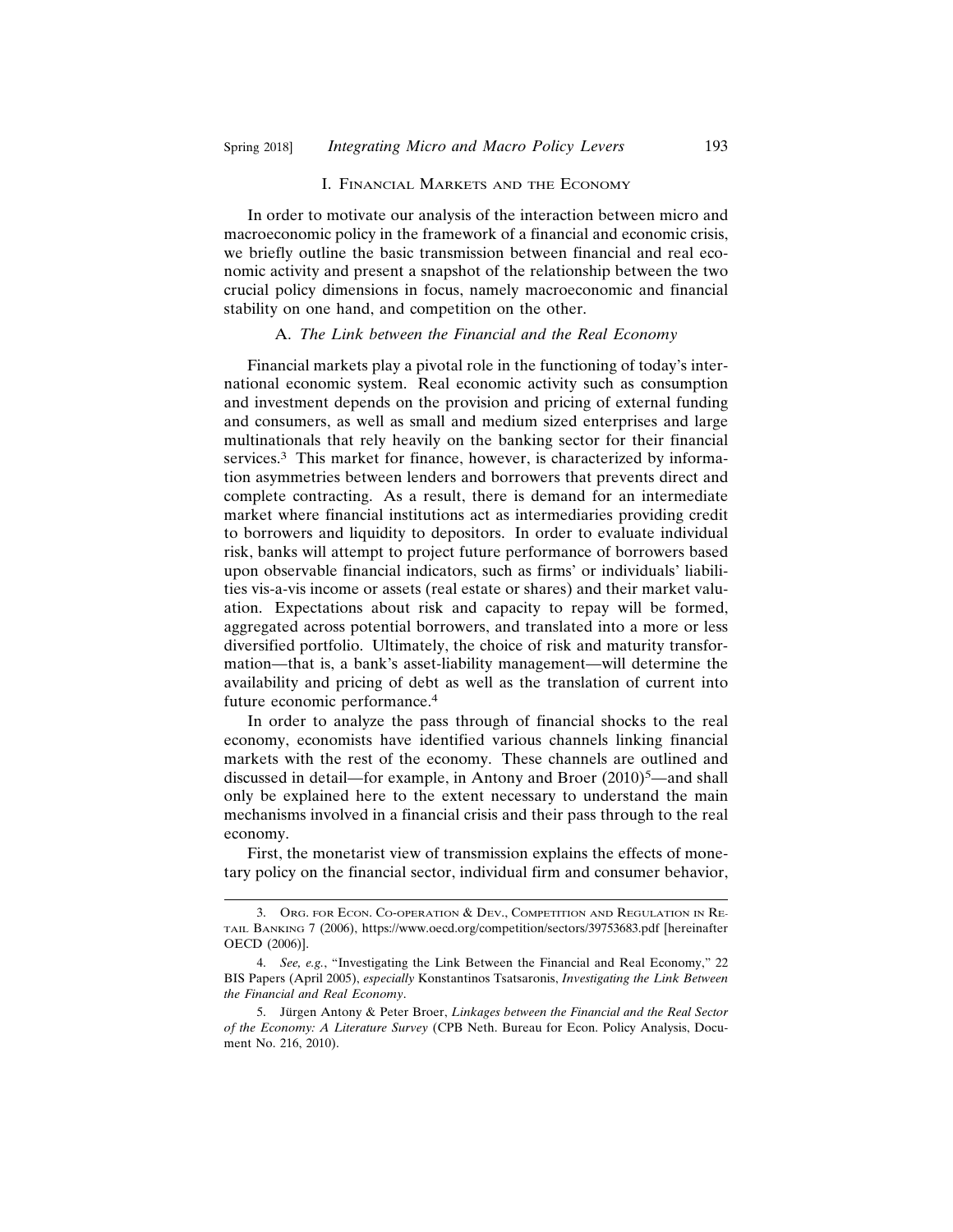and ultimately, aggregate demand. Figure 1 below<sup>6</sup> provides a concise graphical overview. In a nutshell, a central bank can affect the reserves of the banking sector and the money supply in the economy. Assume a contractionary monetary policy where the Fed or the ECB sells bonds/securities to decrease money supply or requires banks to hold larger shares of their assets in liquid form; that is, cash. Then, in order to sell the securities to the private sector, interest rates must rise (to make holding bonds attractive and create the desired demand), while increasing the reserve requirement reduces banks' loan capacity. The immediate effects of the operating of the interest rate and bank lending channels are lower investment (but increased saving) and consumption, and in case the long-term real interest rate is affected, lower future output and demand for durable goods. Although less important here, higher interest rates also lead to appreciating exchange rates and less competitive export industries.

FIGURE 1: FINANCIAL TRANSMISSION OF MONETARY AND ASSET SHOCKS TO THE REAL ECONOMY



On the other hand, financial assets and liabilities play a crucial role in financial transmission, since (large) shocks to asset prices, rather than monetary policy targeting inflation<sup>7</sup> via interest rates, are frequently at the core of financial crises. Such was the case in 2008 (or the 1980s Japanese asset bubble and East Asia in the 1990s). Therefore, although Figure 1

<sup>6.</sup> *Id.* at 5, 16 (Figure 2.1).

<sup>7.</sup> Note that in addition to monetary policy, worldwide increasing competition in product and labor markets (as competition drives down prices) or the "interplay of increased global deregulation and a decreased role for governments in many economies" might have led to low and stable inflation. K. Rogoff, *Globalization and Global Disinflation* 2 (Aug. 29th, 2003) (Paper prepared for the Federal Reserve Bank of Kansas City conference in Jackson Hole, WY.).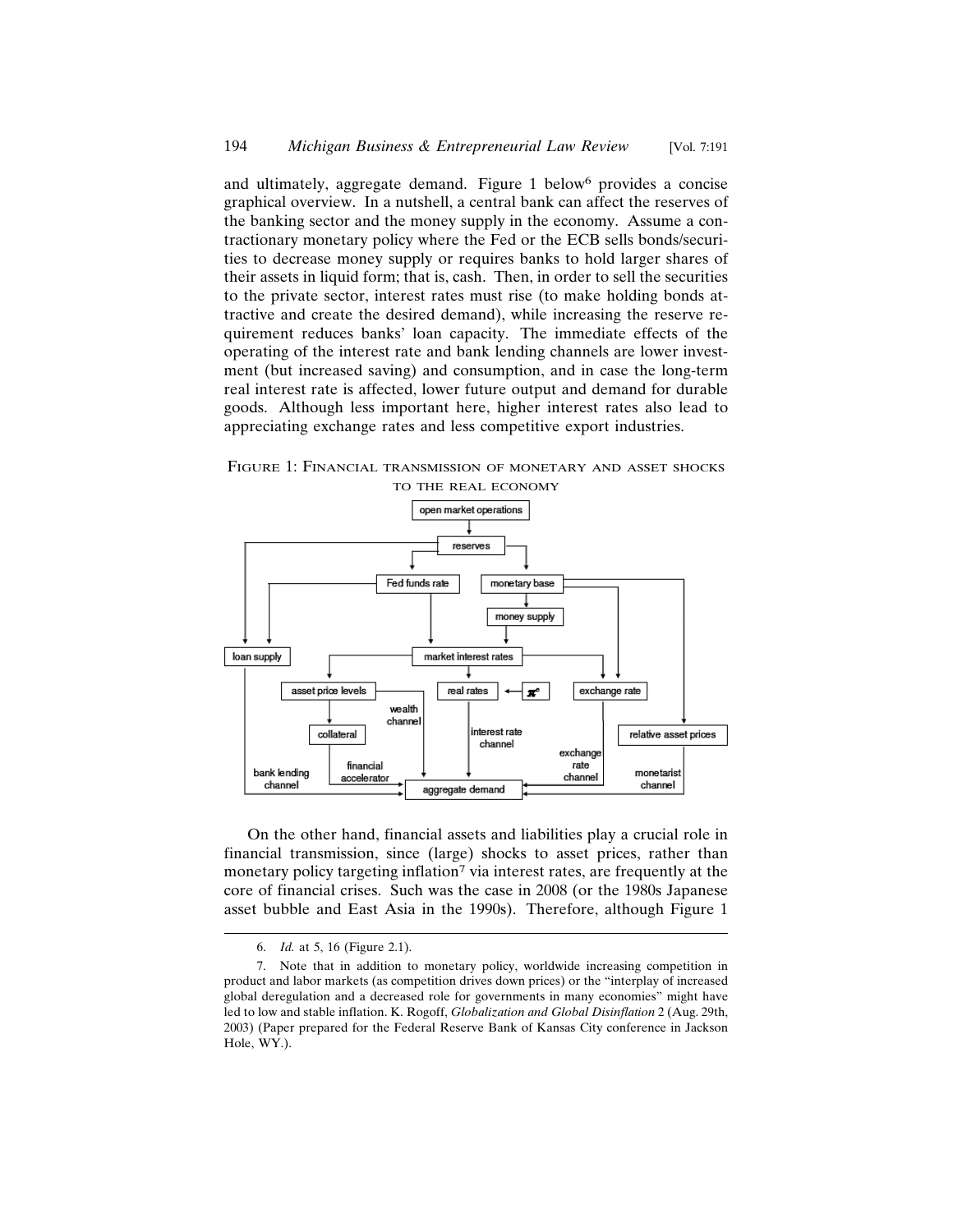takes monetary policy and interest rates as the starting point of a change in asset prices, one can look at the lower left quadrant of the graph in isolation and focus on the link between asset prices and aggregate demand, thereby paying tribute to asset markets as the origin of financial instability and crisis. In the words of Antony and Broer, the relative importance of the interest rate channel and the credit channels changes substantially in a financial crisis. The types of shocks that we are concerned with primarily act through the balance sheets of agents, that is to say the financial accelerator via the balance sheet of non-financial firms and households and the bank capital channel via the balance sheet of commercial banks."8

Changes in asset prices affect real economic activity via three mechanisms: (1) a pure wealth effect, (2) bank lending, and (3) the financial accelerator,9 together often referred to as the credit channel. The wealth effect on non-asset consumption expenditure and finally on aggregate demand in the overall economy is based upon the permanent income hypothesis, where an unexpected increase in the price of an asset increases private wealth and leads consumers to spread the gain over the remainder of their life, ultimately causing higher consumption demand. Consumption and/or investment then goes up either through a direct liquidation of assets by economic agents (households or firms), or via the Financial Accelerator, where higher valuation of assets increases the borrowing capacity and spending of otherwise liquidity constrained agents via increased value of collateral.

The magnitude and direction of these effects depends on the liquidity of the relevant asset markets, the degree of regulation in the financial markets, demographic distribution of asset ownership and, most importantly, on the nature of the assets. Given that financial markets are imperfect *e.g.*, moral hazard on the side of the borrower, imperfect information on the side of the lender, or imperfectly enforceable and incomplete credit contracts—lenders will often require partial or full collateralization. Then, a negative shock to asset prices used as collateral directly decreases credit availability, increases the risk premium on the price, affects real economic activity, and the net worth of the borrower, which in turn accelerates by further decreasing demand for assets and hence asset prices, etc., ultimately dynamically reducing likelihood of repayment.

As far as firms and their investment decisions are concerned, changes in asset prices, especially in share prices, do pass through to the real econ-

<sup>8.</sup> Antony & Broer, *supra* note 5, at 18.

<sup>9.</sup> The term financial accelerator has been introduced by Ben Bernanke, Mark Gertler & Simon Gilchrist, *The Financial Accelerator and the Flight to Quality*, 78 REV. ECON. & STAT. 1 (1996), and elaborated by Nobuhiro Kiyotaki & John Moore, *Credit Cycles*, 105 J. POL. ECON. 211 (1997), and has since then been found to be of significant empirical relevance both for firms as well as consumers. For an excellent survey of the literature, *see* Antony & Broer, *supra* note 5.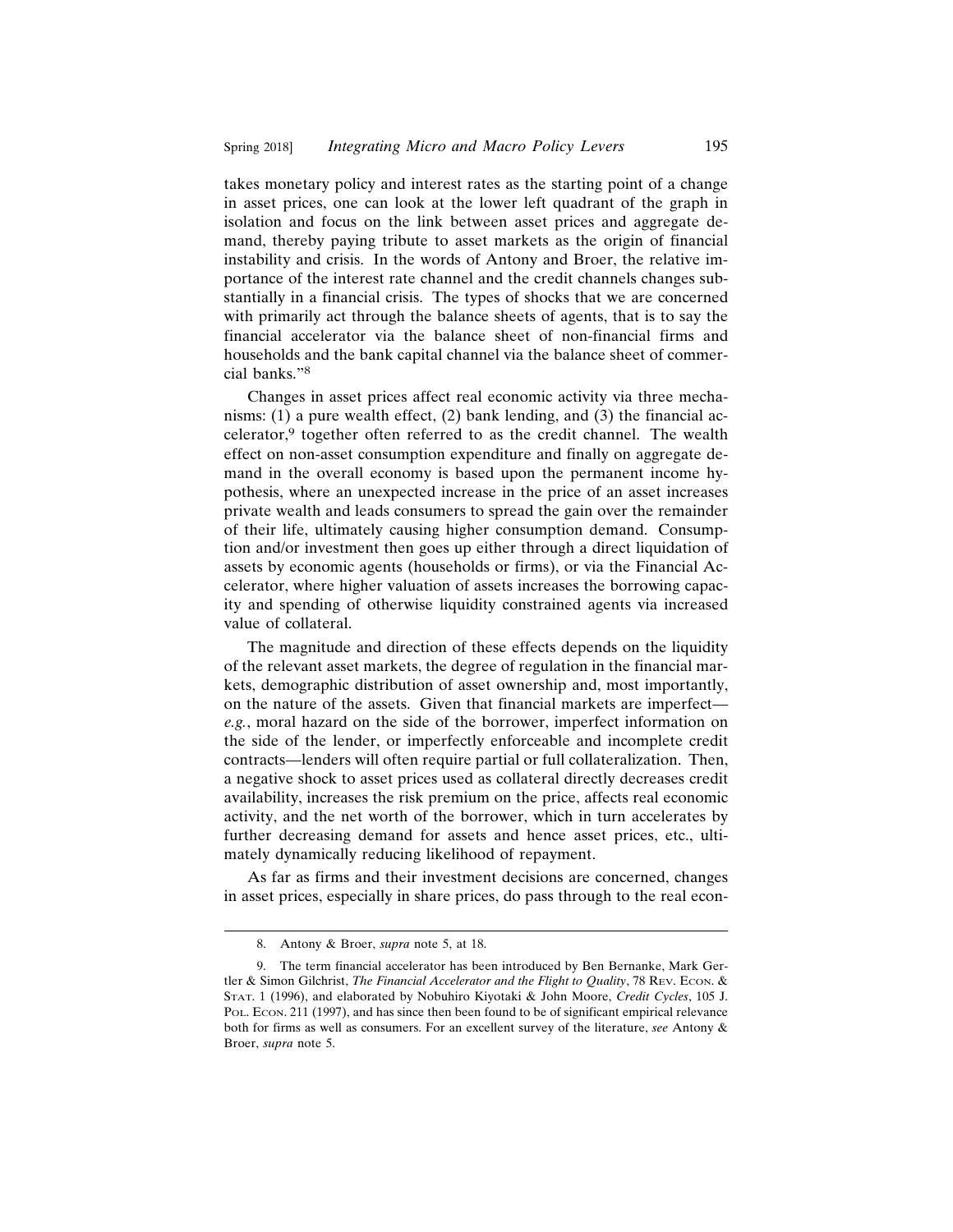omy mainly via Tobin's q. By using Tobin's q10 to determine the optimal amount of capital and investment, decreasing asset prices do depress investment as q decreases. To sum up, changes in prices (or expectations thereof) of assets such as shares or real estate not only matter for borrowers' balance sheets, *i.e.*, firm investment and consumer borrowing capacity (in addition to ambiguous wealth effects) over time, but may in the end lead to severe balance sheet adjustments for lenders such as banks. The respective bank-lending channel at work here requires two conditions to hold: first, banks actually cut back loans when liquidity is short, and second, that intermediation, *i.e.*, risk and information pooling, is an imperfect substitute to direct contracting in the private financial market.<sup>11</sup> Liquidity shortage may arise due to a strong maturity mismatch between assets and liabilities12 and/or undercapitalization preventing optimal risk portfolio management. Interestingly, securitization of (for example) mortgage contracts allowed banks to reduce the importance of the bank lending channel and remove illiquid loans by transforming risky individual contracts into (theoretically) diversified bundles bearing a macro rather than micro risk. The above-mentioned bank capitalization plays an important role regarding availability of loans, as there exist regulatory constraints such as the Basel accord requiring a minimum capitalization of banks on the one hand, where any reduction in a bank's net worth (*e.g.*, due to an interest rate change) puts pressure on its portfolio requiring either less loans or more equity. Lastly, it should be mentioned that the financial economy also affects perceived and real investment return risk as well as income risk. Both firms and households may postpone investment or consumption and enact precautionary savings in times of high uncertainty, thereby further depressing economic performance and recovery from a recession.

In sum, financial instability can be caused by the asset as well as liability side of a bank's balance sheet, where the former includes bank runs or systemic crisis and the latter refers to excessive risk taking by banks due to moral hazard. Both sources will be discussed in more detail and in relation to competition in the next section. In addition to causing immediate disruption of economic activity such as default or insolvency, it mainly feeds through to the real economy in the form of credit constraints both for firms and households. The financial accelerator is activated when assets used as collateral are devalued and the bank-lending channel operates via the composition of bank balance sheets, *i.e.*, credits may be expensive or squeezed when banks face liquidity or capitalization constraints. In ad-

<sup>10.</sup> Tobin's q is the ratio of market value of installed capital (*i.e.*, the value of a firm's total assets) over replacement costs of the installed capital.

<sup>11.</sup> This is actually true as soon as there are information asymmetries between borrower and lender, and information acquisition is costly or impossible. Banks can diversify risk, account for maturity discrepancies, benefit from economies of scale, and scope and lower monitoring costs due to long-run credit relationships.

<sup>12.</sup> Think of depositors requiring their money back due to a financial crisis and banks having committed this money to long-run credits (eventually subject to default in crisis based on bursting asset bubbles).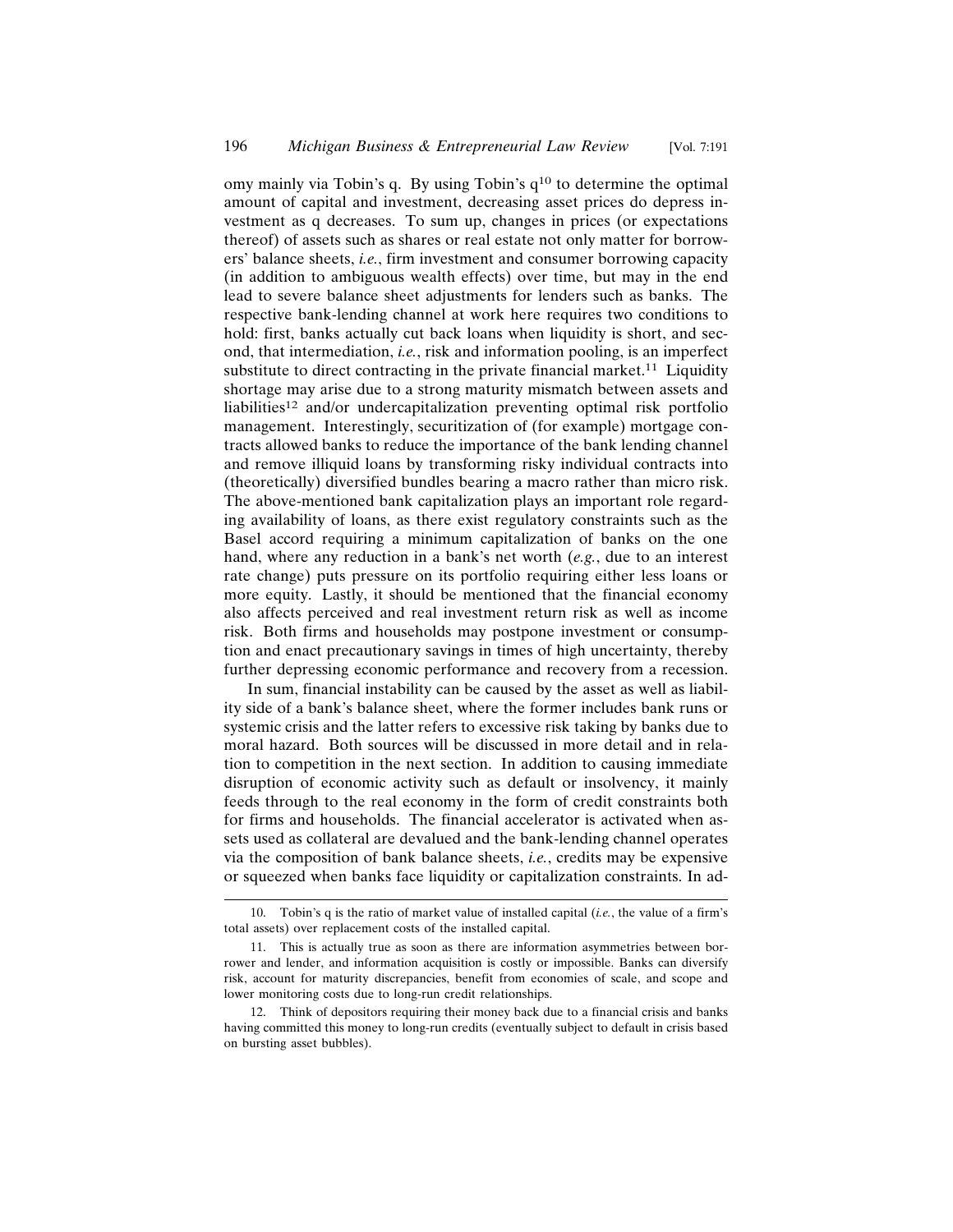dition to the direct effects on competition, the management of such instability often involves individual bank bailouts, guarantees or direct aid packages for firms or sectors especially exposed, and thereby further amplifies the stability competition nexus.

#### B. *The Link between Financial Stability and Competition*

We are now in a position to focus on the potential tradeoff between financial stability and competition in the banking sector (supply side of finance) and, indirectly, in real economy sectors (demand side of finance).13 This analysis is key to addressing the micro and macro policy challenges resulting from a financial and economic crisis and constitutes the fundament for the economic framework of policy interaction proposed in Part II.

Overall, the correlation and interaction between financial stability and competition is complex and not clearly identified in the economic literature.14 An often-assumed negative tradeoff between competition and financial stability is found to be too simplistic and occasional at best.15 A 2010 CEPR report titled "Bailing out the Banks: Reconciling Stability and Competition" by Beck et al.16 states an inevitable interconnectedness between financial regulation and macro and competition policy but stresses that "competition and stability are not incompatible" and that prudential regulation should address the agency problems that led to excessive risk taking while crisis management and competition policy should not only be applied equally to all firms/banks in the market, but also account for specific features of the financial and banking sector (such as positive externalities of individual bank bail outs to competitors via interbank credit contracts). Other comprehensive analyses of the competition-stability nexus include Carletti and Vives<sup>17</sup> and Carletti.<sup>18</sup> In sum, different eco-

15. Franklin Allen & Douglas Gale, *Competition and Financial Stability*, 36 J. MONEY, CREDIT & BANKING 453, 457 (June 2004).

17. Elena Carletti & Xavier Vives, *Regulation and Competition Policy in the Banking Sector*, *in* COMPETITION POLICY IN EUROPE, FIFTY YEARS OF THE TREATY OF ROME 260 (Xavier Vives ed., 2009).

18. ORGANISATION FOR ECONOMIC CO-OPERATION & DEVELOPMENT REPORT, *Competition and Financial Markets: Key Findings*, *in* OECD COMPETITION COMMITTEE ROUND-TABLE, COMPETITION AND FINANCIAL MARKETS (Feb. 2009). [hereinafter OECD (2009)].

<sup>13.</sup> Although important, the issue of sovereign debt crisis and its respective competition considerations will be left for future work.

<sup>14.</sup> In many countries, competition in the financial sector is oligopolistic, preventing excessive competition from appearing as a primary source of the 2008 financial crisis. On the other hand, the concentrated structure somehow contributed to the crisis as some banks were systemically important, leading to moral hazard, perceived guarantees and excessive risk taking.

<sup>16.</sup> THORSTEN BECK, DIANE COYLE, MATHIAS DEWATRIPONT, XAVIER FREIXAS & PAUL SEABRIGHT, CENTRE FOR ECON. POL'Y RES. Report, *Bailing out the Banks: Reconciling Stability and Competition: An Analysis of State-Supported Schemes for Financial Institutions* (2010), http://www.cepr.org/meets/ltm/5575/ [hereinafter CEPR (2010)].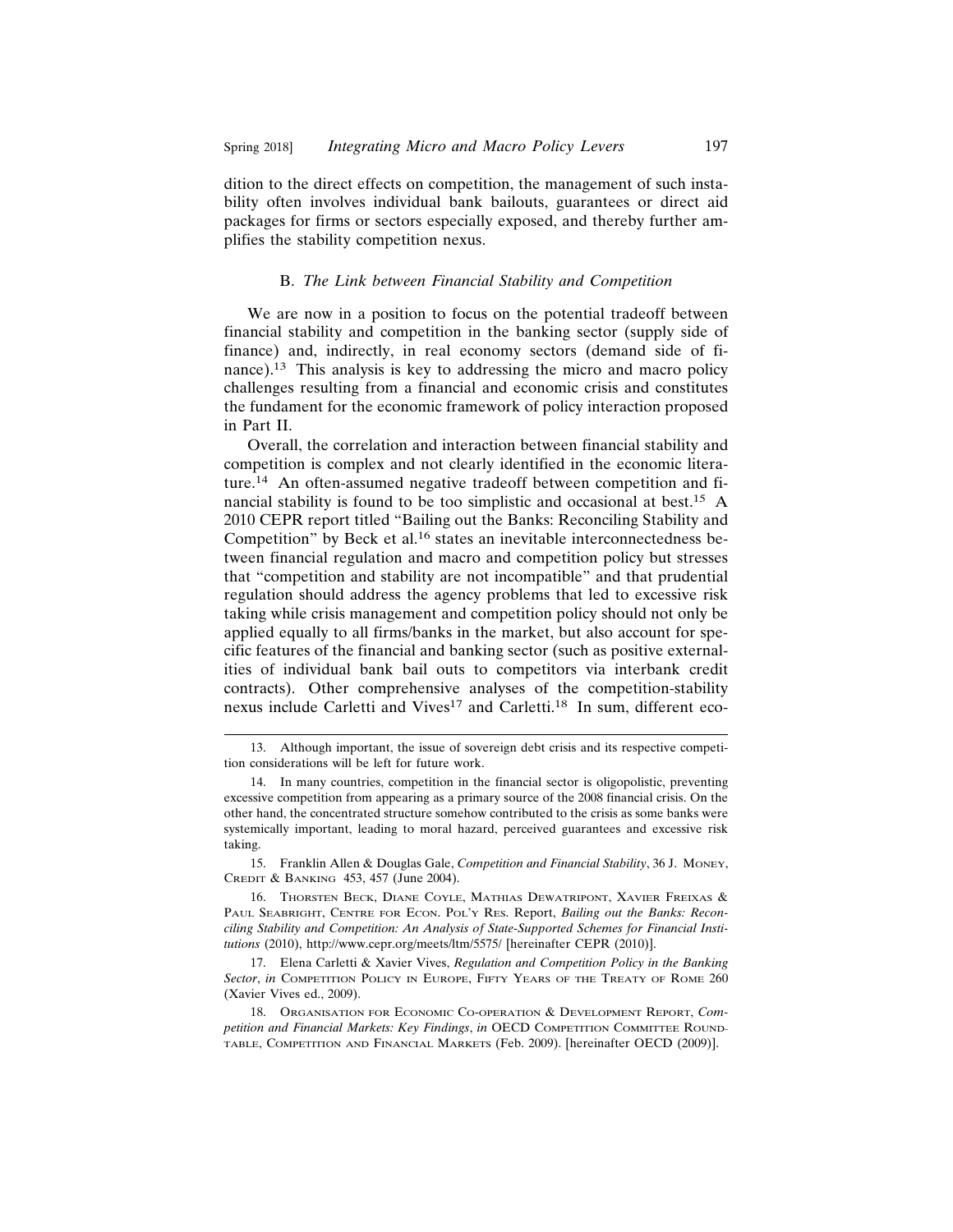nomic theories predict positive, zero, as well as negative correlation while empirical evidence is mixed. Matutes and Vives, for example, find that there exist multiple banking equilibria, which represent different possible levels of stability in the sector. The instability here derives from coordination problems among depositors with differing expectations regarding the quality of banks. These expectations can become self-fulfilling and confidence crises or even no banking at all may result completely independent of market structure (number of banks).19

Correlations and potential tradeoffs between competition and stability, however, will most likely be nonlinear, which led Allen and Gale to identify welfare as the fuel of analysis and approach this question by taking a welfare economic perspective, *i.e.*, by asking the crucial question of what are efficient levels of competition and financial stability? Any sensible answer to this question will, above all, depend on the theoretical framework and its underlying assumptions. In an Arrow Debreu general equilibrium framework, Allen and Gale<sup>20</sup> transpose the relationship between competition and efficiency established by the fundamental theorems of welfare into a world with financial crisis and find that "perfect competition is compatible with the efficient level of financial stability. In this sense, there is no "tradeoff" between competition and stability."21 Market frictions such as transaction costs and asymmetric information justify the existence of financial intermediation and allow banks to improve risk sharing and liquidity provision. The above result then is derived when banks can write perfectly contingent and incentive-compatible contracts (a scenario where banks only write contracts they can fulfill, *i.e.*, there is no incentive to account for default) as well as (and more realistically) when they have to rely on incomplete contracts. The key here is that, with incomplete contracting, banks will take the possibility of default into account, actually attach some positive probability to such an event, and integrate such risk within their optimal strategy. Then a system of potential liquidation of a bank's assets towards its investors and creditors emerges ex ante (in the case of complete markets and completely collateralized Arrow securities). In sum, both competition and financial instability here are necessary for (constrained) efficiency, while government intervention might still be desirable if one thinks of extra costs such as unemployment and bankruptcy costs. Furthermore, this result points towards market failures at the heart of empowering financial instability and the occurrence of crisis/default to be socially undesirable, while competition and the general financial market structure do not pose a threat to welfare.

<sup>19.</sup> In this model expectations lead to beliefs which lead to margins and market shares which ultimately determine the quality/probability of success of a bank (A larger bank with more depositors can better diversify). *See* Carmen Matutes & Xavier Vives, *Competition for Deposits, Fragility, and Insurance*, 5 J. FIN. INTERMEDIATION 184 (Apr. 1996).

<sup>20.</sup> Franklin Allen & Douglas Gale, *Financial Intermediaries and Markets*, 72 ECONOMETRICA 1023 (July 2004).

<sup>21.</sup> Allen & Gale, *supra* note 15, at 457.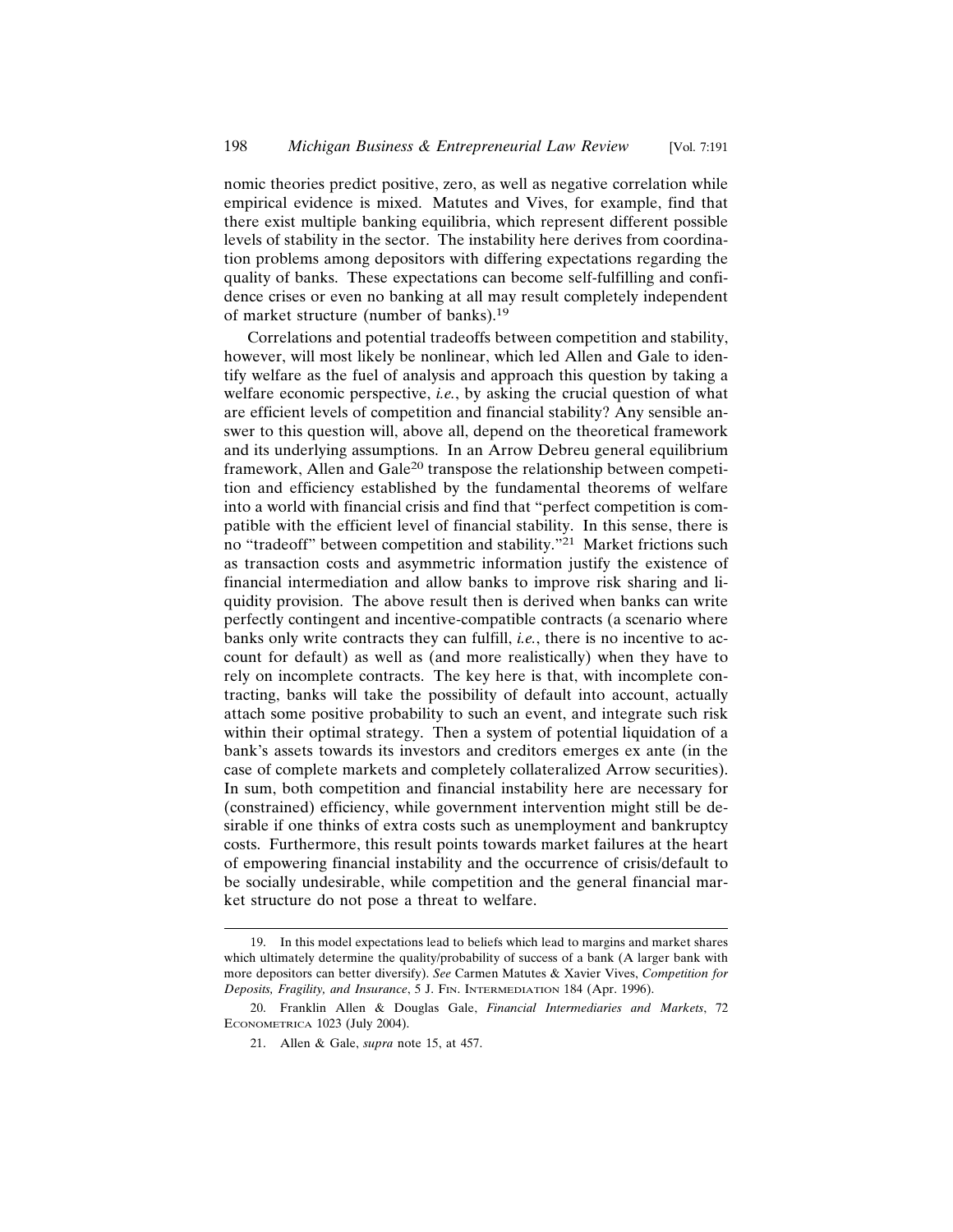Within a partial equilibrium framework, where asymmetric information introduces agency costs to the system, an actual tradeoff between competition (*i.e.*, the number of banks or charters) and financial stability emerges. The simple principle of operation is that increasing competition reduces individual banks' profits and boosts risk-taking incentives. The problem of moral hazard emerges when banks are debt financed and bank managers, acting on behalf of shareholders, stand to benefit from the upside of risky business while not bearing its downside of losing debt (here deposits). This is often referred to as limited liability due to some form of deposit insurance, guarantee, or lending of last resort based on "too large or too interconnected to fail" considerations by a central bank. Growing competition—here modeled as the ratio of banks over supply of funds/ depositors—can aggravate this problem by shifting the distribution of potential profits across risk downwards—often referred to as reducing the charter value of a bank—thereby increasing the incentive to take additional risk and exploit the absence of any convexity that the cost of default on debt would normally bring about.

Similarly, from a dynamic perspective, banks already in trouble due to partial or complete erosion of their margins might engage in similarly excessive risk taking, as outlined above and often referred to as "gambling for resurrection." In a nutshell, banks choose a rate of return on their investments or loans that is negatively correlated with the probability of success (=1/risk) subject to two equilibrium conditions: First, the average cost of funds must be equal to the expected return on investments, and second, the expected return on investments should be maximized. Clearly, the more competitive the market, *i.e.*, the more banks there are relative to the supply of deposits/funds, the higher the price and smaller the individual bank's disposal of those funds, the lower the profits, and hence, the higher the required return on the deposits and the corresponding choice of risk. Ultimately, if one assumes a given supply of funds, it is found that the optimal number of banks in the market is clearly below the free entry level.22 If there is not only competition in the market for deposits and banks actually do not invest deposits themselves but hand out loans to entrepreneurs or firms that themselves choose how to invest, competition in the banking sector, which at the same time is then a market for loans, actually leads to a positive correlation between competition and financial stability. Although entrepreneurs have the same objective function as banks and are in theory subject to the identical low-profit-high-risk trade off, competition among banks reduces interest on loans and thereby increases profitability, ultimately reducing risk taking and stabilizing the whole financial system from the bottom up.<sup>23</sup>

<sup>22.</sup> *Id.* at 465.

<sup>23.</sup> This result has been shown by John H. Boyd & Gianni De Nicoló, *The Theory of Bank Risk Taking and Competition Revisited*, 60 J. FIN. 1329 (June 2005), who also underlined that, given the banking market is a truly intermediary platform, the beneficial stability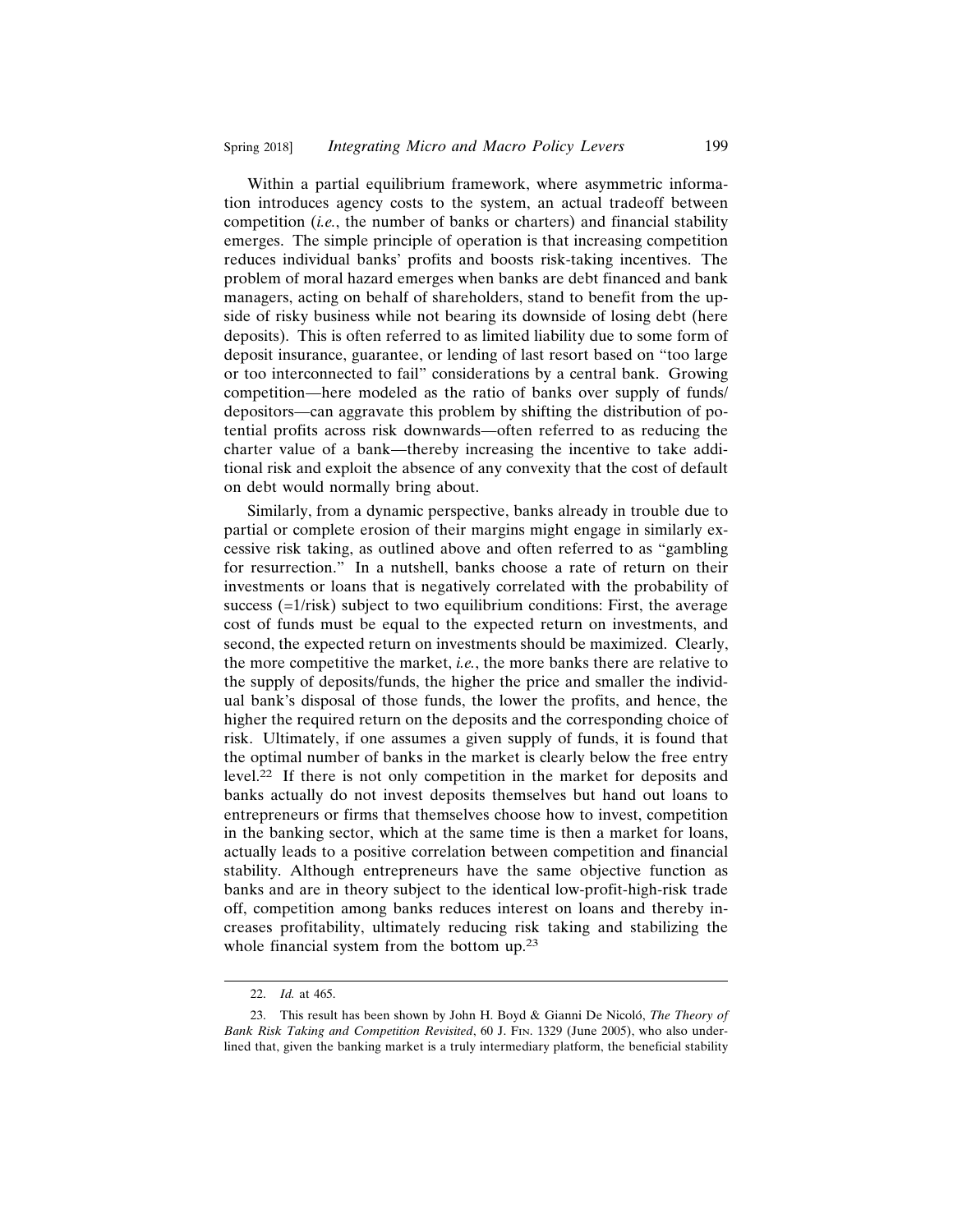Similarly, in dynamic set ups, when banks consider the effects of choice of risk in the short and medium run, competition may very well increase and decrease stability. In other words, risky investments may lead to large changes in market share while prudential ones may avoid them. Then, if banks have small market shares as the market is competitive, they may want to avoid risk out of fear of going permanently out of business (absorbing barriers) or face increasing returns to scale and risk (reflective barriers; *i.e.*, although their market share temporarily becomes 0, they will eventually bounce back). At the other end of the spectrum, *i.e.*, with large market shares (low competition), a reflective barrier implies prudential bank lending while an absorbing one will incentivize large risk taking.

Insights on the nexus between competition and macro stability can be derived from various other perspectives. We focus here on three: (1) spatial competition, (2) Schumpeterian competition, as well as (3) systemic considerations. First, spatial competition introduces heterogeneity in financial products due to bank location or quality differences, where search or information acquisition is costly and frictions in the form of lock-in may arise. The main finding of this line of work is that organizational (industrial) structure matters for efficiency and financial stability. While small unitary banks (*i.e.*, one bank that consists of one branch in one location) have a strong incentive to exploit local monopoly and charge high prices, large branch banks (*i.e.*, one bank that features many branches in different locations) may want to compete for future business in different locations and for different product lines, hence avoiding classical lock-in. In this sense, competition among banks may not be efficient.<sup>24</sup> Regarding stability, competition may entail diversification and risk pooling when one bank is allowed to occupy various locations; however, the exact structure of location (*e.g.*, alternating versus adjacent) will determine whether there is a tradeoff (adjacent locations again provide local market power) or not (alternating locations do not affect competition and allow stability through diversification without loss of competition). Ultimately, switching costs do play an important role in reality and weaken such theoretic results regarding market structure.25

effect of loan market competition may dominate the detrimental one of deposit market competition.

<sup>24.</sup> Empirical evidence from a US-Canada comparison between 1920 and 1980 by Bordo, Rockoff, and Redish (1993), as well as by Carlson and Mitchener (2006), confirm that branch banking generally is more competitive. *See generally* Michael D. Bordo, Hugh Rockoff, & Angela Redish, *A Comparison of the United States and Canadian Banking Systems in the Twentieth Century: Stability vs. Efficiency?* (Nat'l Bureau of Econ. Research, Working Paper No. 4546, 1993); *see also* Mark Carlson & Kris James Mitchener, *Branch Banking, Bank Competition, and Financial Stability*, 38 J. MONEY, CREDIT & BANKING 1293–1328, (Aug. 2006).

<sup>25.</sup> Such switching costs have been repeatedly found to be important. *See, e.g.*, OECD (2006), *supra* note 3.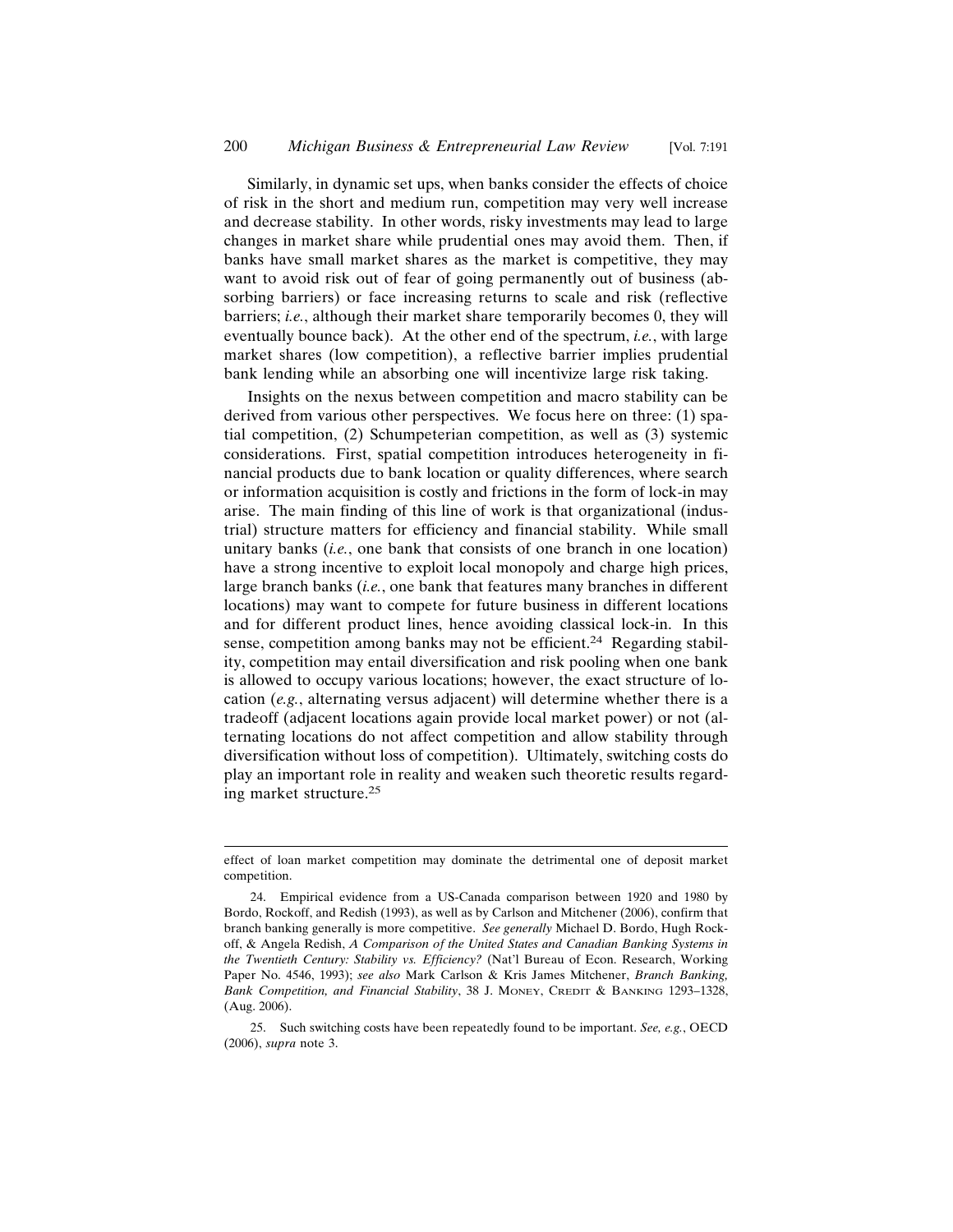Second, Schumpeter<sup>26</sup> argued that innovation is driven by the incentive to acquire market power and monopoly rents, and ultimately, cumulates in a dynamic system of creative destruction. When transposing this idea into the framework of financial markets, it immediately becomes clear that financial stability here may not be consistent with efficient welfare provision. In a "winner takes all" world, where banks first choose how to invest into the development of a financial product and then compete in prices, only one monopolist bank survives each period. Although this is an extreme form of instability, this bank will be the most innovative bank producing the best (highest payoff) product while charging an aggregate price premium that exactly equals the social value of its innovation, hence producing allocative efficiency. Here competition clearly produces financial instability and optimal welfare at the same time. In case banks are provided local or regional monopolies via regulation, welfare will be suboptimal as investment will be either too high or too low (*i.e.*, either the less innovative bank $(s)$  are guaranteed positive profits or the most innovative bank is stripped of its monopoly profits.)27

Last but not least, the systemic nature of the financial and banking sector gives rise to important insights regarding competition and stability. This perspective is especially instructive when comparing the impact of crisis management and bank bailouts in the financial sector with its counterparts in real economic sectors such as the automotive industry. Economists usually refer to "contagion" or "systemic risk" when describing detrimental network dynamics in the financial economy. Due to the nature of interbank relations and the respective channels, above all the credit channel and payment systems we have described in Part I that link banks with consumers, firms and other banks, a small shock such as insolvency of one bank (*e.g.*, Lehman Brothers) can affect the whole market, leading to a domino effect resembling the spreading of a virus through a blood circulation system. Such contagion is well-documented and researched in the economic literature, but can academics actually establish a systematic correlation between competition and financial fragility? That is to ask; is it possible to identify the possibility, speed and strength of contagion as a function of market structure and competitive environment? In a competitive banking sector, each bank has a relatively small market share, acts as a price taker assuming that its actions are not affecting the market equilibrium, and therefore, takes its decisions in isolation and has no incentive to provide liquidity to any troubled or bankrupt competitor. If, on the other hand, there are only a limited number of banks, they will act strategically, taking account of the potential effects of contagion and thereby having a strong incentive to provide liquidity to the insolvent competitor by forgoing immediate execution of debt, prolonging its maturity, or even forgiving a fraction thereof.

<sup>26.</sup> *See* JOSEPH A. SCHUMPETER, CAPITALISM, SOCIALISM AND DEMOCRACY (3d ed. 1950).

<sup>27.</sup> *See* Allen & Gale, *supra* note 15, at 456–57.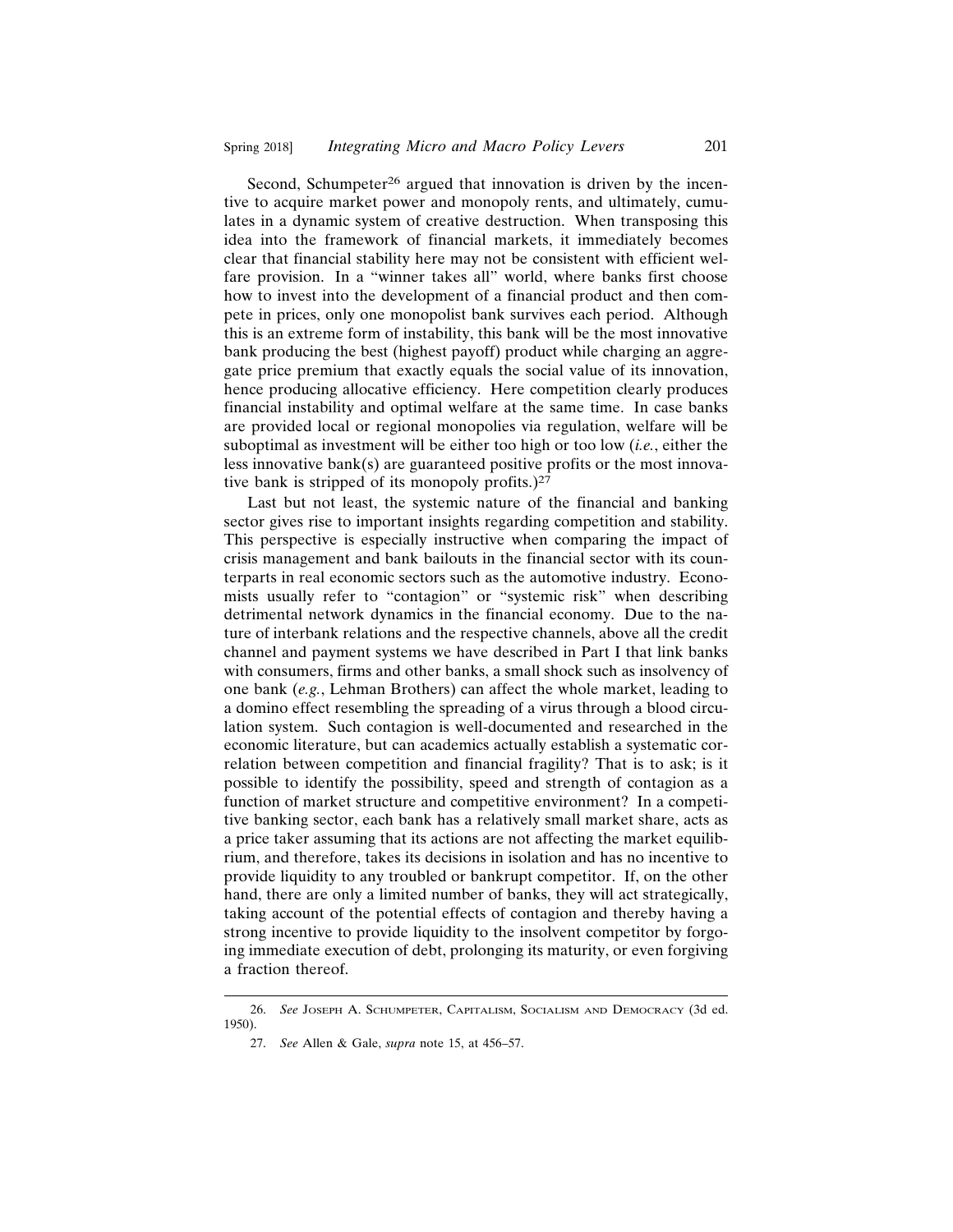This scenario entails an obvious private-provision-of-public-goods problem. Financial stability is the relevant public good, and a coordination problem prevents banks from providing the necessary liquidity to competitors in order to stabilize the whole system.28 The more banks compete in the market and the stronger the information asymmetries and market frictions involved, the less likely a cooperative equilibrium may be achieved and/or sustained.29 This systemic component of financial markets, including currency, inter-bank and capital markets, however, represents a double-edged sword in the sense that, on the one hand, shocks spread easily and eventually build up to a crisis and complete shut down, but on the other hand, crisis management may take advantage of the network structure and macro stabilization may be achieved without jeopardizing competition policy goals. Individual bailouts or national guarantees among others are ultimately not only profiting the receiving institution and increasing its competitiveness, but also may represent a positive externality for the whole system, including: competitors that hold stakes in the receiving bank as creditors, business partners, or reputational concerns eventually affecting the whole industry (investor behavior, irrational stock trading, panics, self-fulfilling prophecies or bank runs.)<sup>30</sup> Acknowledgment of these ambiguous dynamics underlines the special nature of the financial sector and will be essential when analyzing strategic interaction between micro and macro policy.

In sum, the diverse economic literature on competition and financial stability as well as related empirical evidence informing research and policy making alike reflect a historical component. Views on competition in the banking sector have changed along with lessons learned or new insights derived during episodes of crisis, where deregulation in the U.S. banking sector during the 1970s and 80s magnified the agency problem (deriving from U.S. deposit insurance introduced in 1934) and led to a dramatic increase in bank failures.<sup>31</sup> Beck et al.<sup>32</sup> generalized this result by using data on sixty-nine countries from 1980 to 1997 and finding "that crises are less likely in economies with more concentrated banking systems

31. *See* Michael C. Keeley, *Deposit Insurance, Risk and Market Power in Banking*, 80 AM. ECON. REV. 1183, 1184–85 (Dec. 1990).

<sup>28.</sup> The same logic applies to the current sovereign debt crisis and the coordination of countries such as stable Euro area members (*e.g.*, Germany) helping out a troubled periphery (*i.e.,* Greece *et al*).

<sup>29.</sup> See, e.g., Lawrence Sáez & Xianwen Shi, *Liquidity Pools, Risk Sharing and Financial Contagion*, 25 J. FIN. SERVS. RES. 5 (2004); Mark Bagnoli & Barton L. Lipman, *Provision of Public Goods: Fully Implementing the Core through Private Contributions*, 56 REV. ECON. STUD. 583 (Oct. 1989).

<sup>30.</sup> Note that bank runs and panics can be driven by fundamentals, *i.e.*, the business cycle, but also by irrational expectations based on those fundamentals. Hence, whether bank runs occur largely depends on equilibrium selection in a multiple equilibrium environment and therefore constitutes a problem for preventive policymaking.

<sup>32.</sup> Thorsten Beck, Asli Demirgüç-Kunt & Ross Levine, *Bank Concentration, Competition, and Crises: First Results*, 30 J. BANKING & FIN. 1581 (May 2006).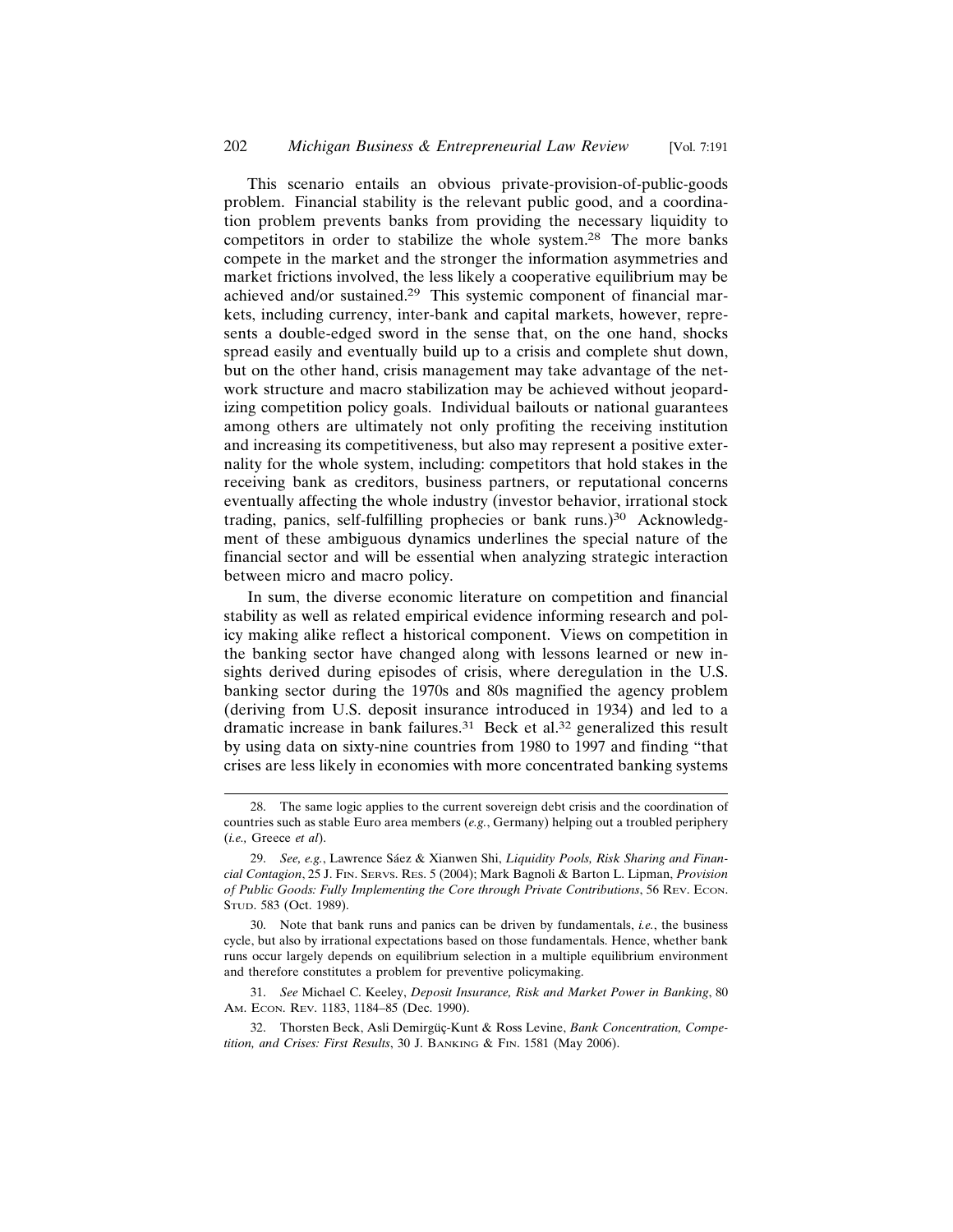even after controlling for differences in commercial bank regulatory policies, national institutions affecting competition, macroeconomic conditions, and shocks to the economy." Based on such findings, competition policy in the financial sector often gave rise to exceptions, such as the exemption of banking from competition policy (the Competition Act of 1998) in the Netherlands until 2000 or even curiosities such as the fact that competition policy in banking in Italy actually was conducted by the Bank of Italy until 2005.33 While a mix of tight regulation (*e.g.*, of rates) and complacency with collusion or special competition rules in the EU banking sector has been substituted by full applicability of merger regulations (*e.g.*, Portugal in 2003 or France with the Credit Lyonnais/Credit Agricole merger decision of the French Supreme Court, also in 2003) and a tough stance against cartels (such as the Austrian "Lombard" Club in 1996 or payment system cases such as VISA 2007) and abuse of dominant position, the United States has ended banking exemptions from antitrust with various Supreme Court decisions (1944, 1963, and 1964) but still retains merger regulations where the critical upper bound Herfindahl-Hirschman Index (HHI) remains higher for banks than other firms.34 However, also in European (Art. 21(3) of the merger regulation), Swiss, and Canadian merger proceedings the possibility of overriding competition considerations due to stability concerns continues to exist. In addition, the European Union maintains state aid provisions, where both stability and competition considerations directly interact with each other and which, due to the nature of crisis management, became the reference framework for coordination of EU macro and micro policy in response to the 2008 financial meltdown.35

To conclude this section, we return to its starting point, namely the question of social welfare. We have found that competition may reduce financial stability and hence create a welfare tradeoff, but this result by no means can claim generality or robustness. But even if we followed many of the above-mentioned policy makers in believing that there is a clear-cut negative tradeoff between competition and stability, the prioritization of stability over competition concerns does not automatically follow. The initial question regarding optimal competition and stability levels can be rephrased by asking: what is the welfare tradeoff between concentration and financial instability? Policy makers should ask: what is costlier to society and/or with respect to a policy target?

Overall, competition encourages efficient and innovative financial services, while stability is essential to the systemic trust on which the sector depends. Costs of financial crisis and related economic output loss/recessions are both large and very visible due to their sudden emergence and their confinement to short periods of time. Efficiency costs deriving from imperfect competition are less spectacular in size and hence less visible or

<sup>33.</sup> Carletti & Vives, *supra* note 17.

<sup>34.</sup> *See id.* at 11.

<sup>35.</sup> *See infra* Part III.A.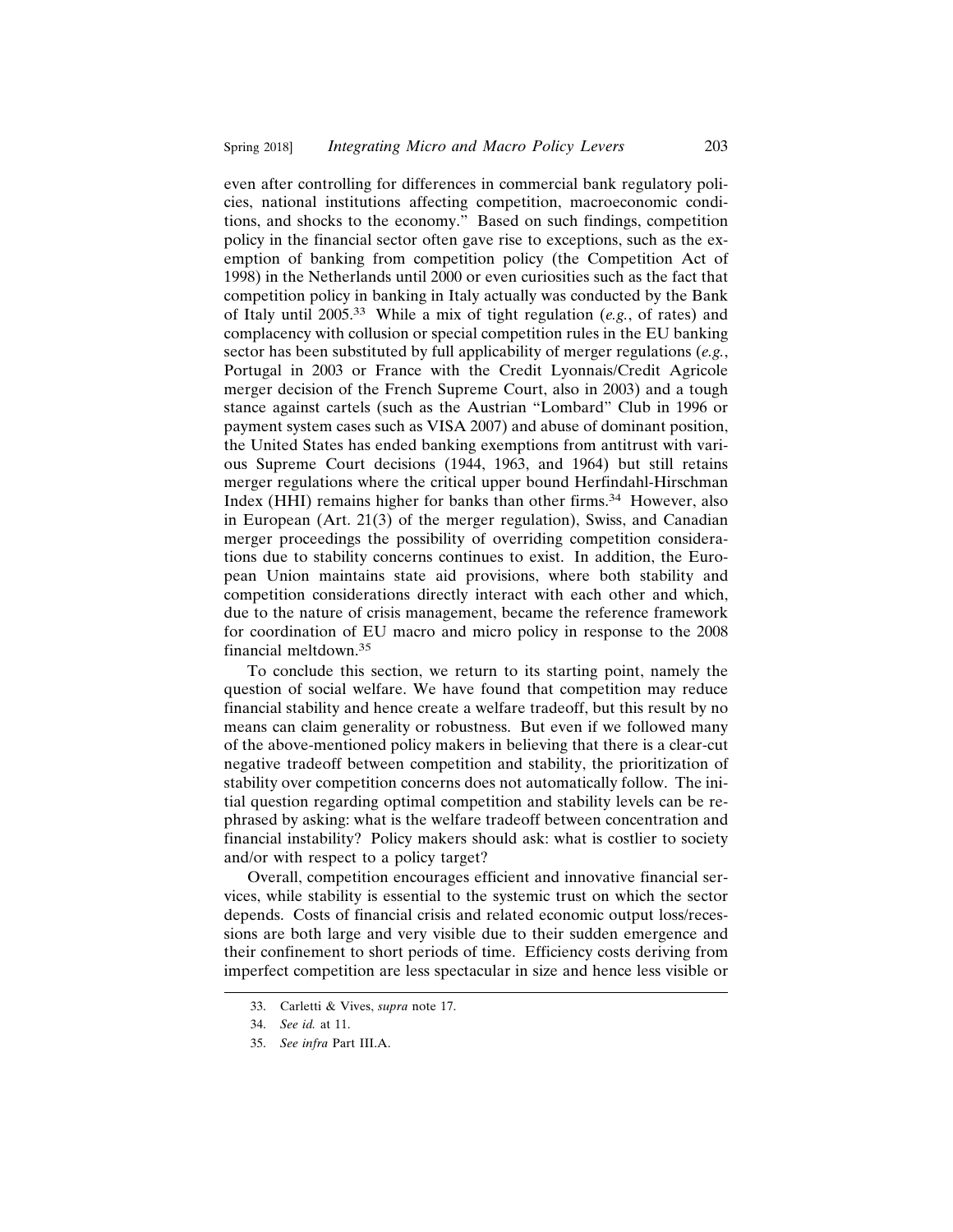consciously perceived (and also more difficult to measure); however, they are longer lasting and arise continuously over large periods of time. In sum, there are substantial efficiency gains to be achieved via increased competition. This just shows that the question of prioritizing policies in case of negative correlation is a difficult one in itself; however, as we will argue, it can be foregone due to strategic complementarity (and not substitutability) of competition and macro policies as well as prudential regulation.

#### II. AN ECONOMIC FRAMEWORK FOR POLICY INTEGRATION

The fundamental idea behind our framework to analyze policy integration is the strategic interaction between different governmental interventions. Policies rarely can or should be executed in complete isolation from each other as they affect the payoff structure of other policies. Policy targets often are subject to cross-policy effects and welfare tradeoffs. Hence, in game theoretic terms, one enters the world of Nash equilibria, where equilibrium strategies of a microeconomic policy maker (*e.g.*, a competition authority or government department) must take account of any eventual policies taken by its macroeconomic counterpart (*e.g.*, a treasury, banking regulator, central bank or even nation state) and vice versa. Even more so, it very often will be the case that optimal policymaking must account for strategic interactions and that eventually one integrated (or coordinated) policy strategy should be adopted to achieve an optimal mix of policy goals. In the case of macro stabilization and competition policy the unit in which payoffs are measured is welfare; however, it is not necessarily the same distributional preference (here total versus consumer welfare) that unites the respective policymakers.

#### A. *Strategic Policy Substitutability and Complementarity*

According to Bulow et al.,<sup>36</sup> two products are called strategic substitutes (complements) when more aggressive play in the form of lower prices or higher quantity produced by one firm in a given market decreases (increases) marginal profitability of a competing firm in the same market. $37$  The adaptation to policymaking follows as such: instead of profits, we can think of a competition and financial authority's respective objective—*e.g.*, some measure(s) of social welfare resulting from competition  $W(C)$  or financial/macro stability  $W(M)$ —and instead of choosing quantities or prices as strategic variables, we assume regulation or active policies such as bail outs, guarantees, bad asset acquisition, or enforcement of competition rules, including fines or prohibition of mergers. Let us denote competition policy as  $P(C)$  and macro stabilization as  $P(M)$ . Then, a com-

<sup>36.</sup> Jeremy I. Bulow, John D. Geanakoplos & Paul D. Klemperer, *Multimarket Oligopoly: Strategic Substitutes and Strategic Complements*, 93 J. POL. ECON. 488 (June 1985).

<sup>37.</sup> Note that classic substitutes or complements refer to total costs or payoffs rather than marginal changes.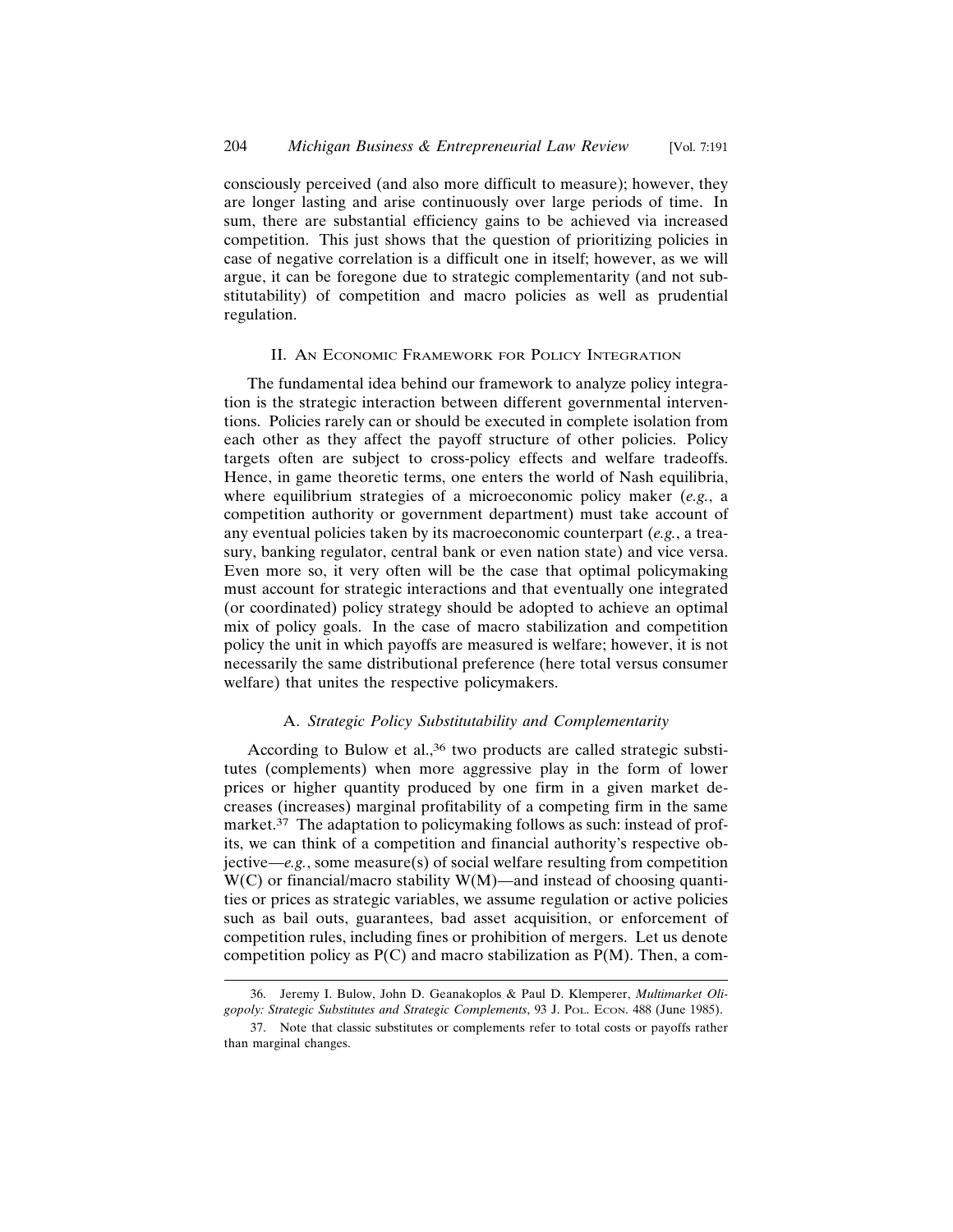petition authority will regard its policy as a strategic substitute to macroeconomic policy if

$$
\frac{\partial^2 W(C)}{\partial P(C)\partial P(M)} < 0\tag{1}
$$

*i.e.*, if a marginal increase in financial stabilization by a central bank or government reduces the marginal increase (effectiveness) of competition policy in terms of its policy target—here, for example, consumer welfare. If (1) were positive, the policies would be strategic complements, and macro policy would reinforce its competition counterpart.

In case we assume symmetry, the same logic will apply from the perspective of a macro policymaker; for example, a central bank would consider its policy to be a strategic complement if

$$
\frac{\partial^2 W(M)}{\partial P(M)\partial P(C)} > 0
$$

*i.e.*, an increase/tightening in competition policy would actually reinforce macro/stabilization policies. It follows that, in theory, the optimal response of a competition authority to more macro stabilization in presence of strategic substitutability will be to reduce its own policy efforts (again the same holds true from the perspective of a macro policymaker), while a central bank may find it optimal to increase its efforts in response to tighter competition policy in case of strategic complementarity. It must, however, be noted at this point that we assume that competition policy actually always increases competition, while macro policy always increases financial and/or macroeconomic stability. Furthermore, given our analysis in Part I and the conclusion that there most likely are some welfare (Pareto) optimal, intermediate levels of competition and stability, the absolute position on the spectrum of both competition and financial stability will crucially determine the sign of the respective strategic effects of policy. In other words, macro policy can act as a complementary force to competition policy up until the optimal level of competition where it actually starts to reverse its effect on the marginal efficiency of tighter competition policy. This is a logical conclusion because the policy outcome dimension here is welfare and beyond optimal levels of competition and stability, the direction of marginal policy towards the welfare target changes its sign, *i.e.*, a negative change (reduction) in competition and stability defines the "new" policies  $P(M)$  and  $P(C)$ . Note also that nothing will change in the strategic relationship between policies if both policymakers operate in a world of too much stability and competition at the same time (see Figure 2). The key role of welfare as the unifying policy target dimension in this framework complements its general importance in the analysis of the competition-stability interaction as stressed by Allen and Gale (2004).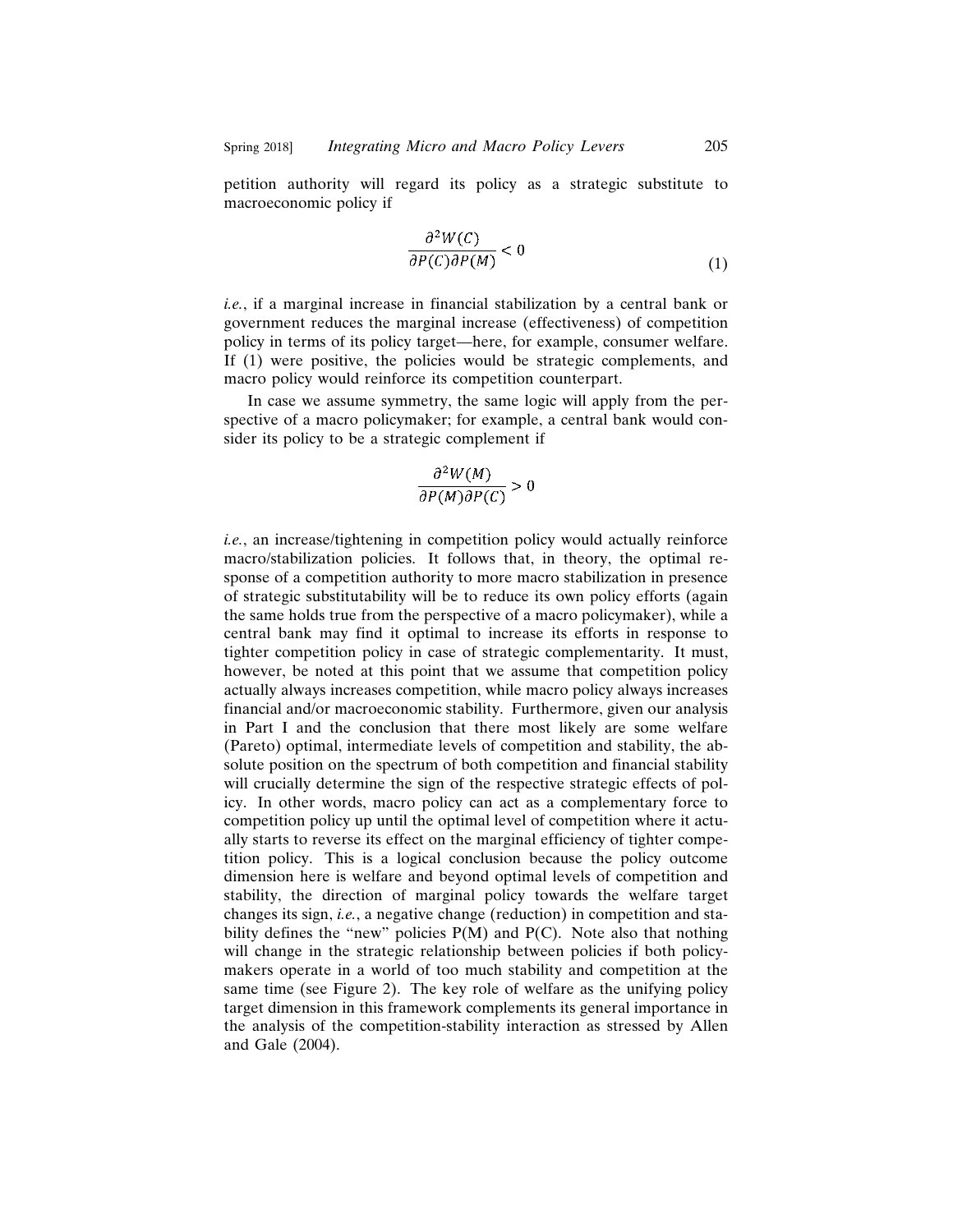| Strategic substitutes | Strategic complements |
|-----------------------|-----------------------|
| Strategic complements | Strategic substitutes |
|                       |                       |

**Stability**

Welfare Optimum (\*\*) **Competition**

FIGURE 2: STRATEGIC COMPLEMENTARITY IN RELATION TO WELFARE

## B. *Strategic Policy Interaction in the Crisis Context*

In order to apply our framework of policy interaction to the 2008 financial crisis in a structured and coherent manner, we will order our discussion along the timeline. We identify a sequence of three periods (precrisis, actual crisis, and post-crisis) as well as three policy dimensions/ levers (competition policy, macroeconomic policy/crisis management, and prudential regulation). In the pre-crisis world, macroeconomic policy, mainly in the form of interest rate and monetary policy, mostly was conducted independently of any competition considerations or had priority over competition considerations due to the perceived negative correlation, discussed above. Furthermore, any active policymaking in the financial sector took place against the background of a regulatory framework that proved to be incapable of providing the correct balance between risk and the search for return, ultimately leading to a crisis situation.38 The depth and breadth of the adverse effects, as well as the speed of contagion required an immediate response in the form of bank bailouts, capital provision by central banks, and ultimately the taxpayer, guarantees, the creation of bad banks, as well as the exchange of liquidity for toxic assets by public authorities and central banks or supportive fiscal and monetary policy in general. All these measures can be summarized as "macroeconomic crisis management" and refer to active policymaking with some limited time horizon. However, they not only support the financial economy's quest to re-stabilize (re-liquidize), but also have strong repercussions for market structure and competition in the banking sector, as well as the availability and pricing of financial services to other sectors, both in the short and medium run. Vice versa, any competition policy during the crisis immediately interacts with the a.o. stabilization mechanisms, most obviously when it comes to the supervision of mergers, acquisitions, as well as the chosen selection/distribution mechanism, timing and respective incentive structures of bail out programs. In short, the nature of macro intervention and stabilization immediately creates an environ-

<sup>38.</sup> *See* OECD (2009), *supra* note 18.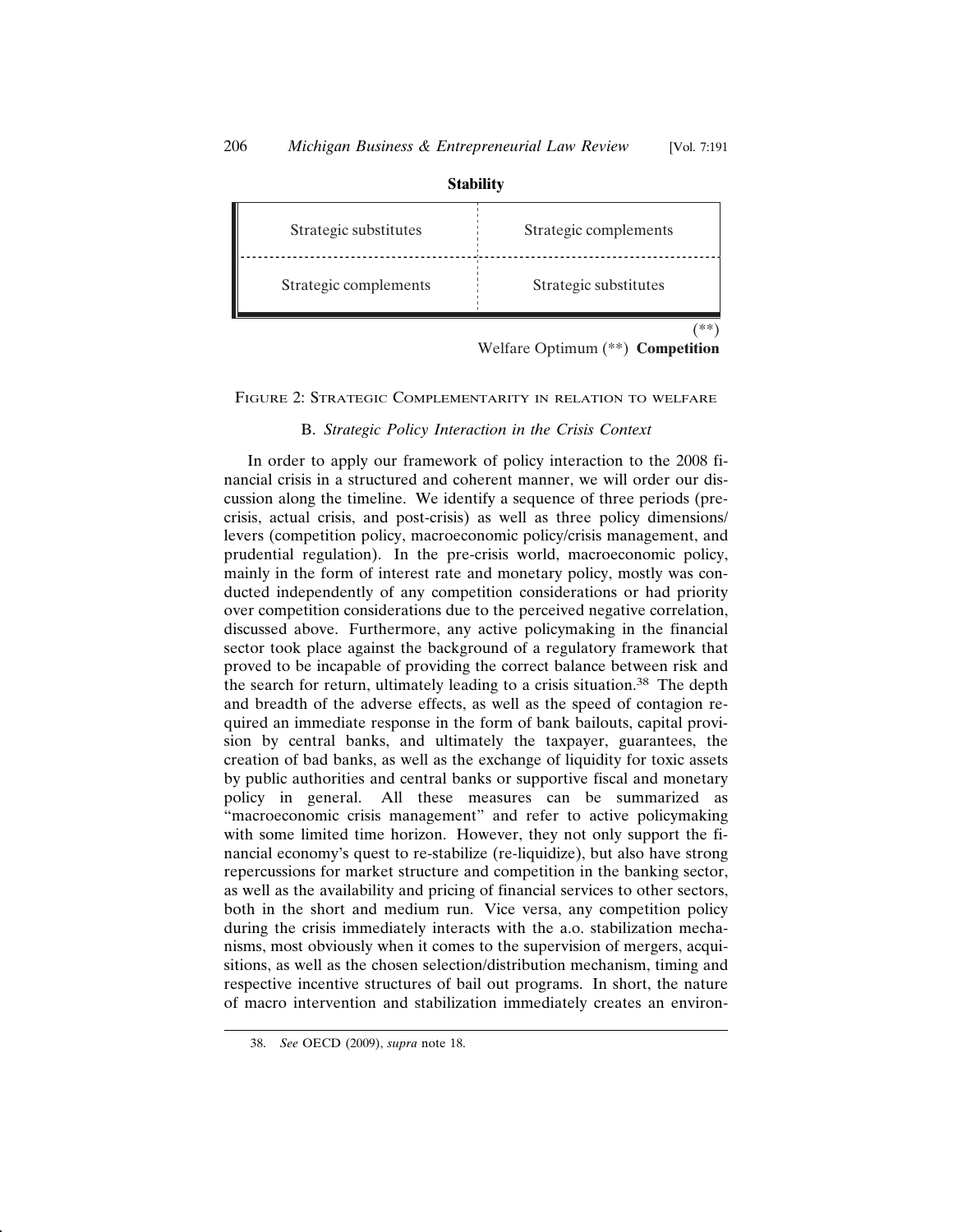ment of strategic policy interaction with competition policy (see Figure 3 for an overview).



#### THE FINANCIAL ECONOMY

FIGURE 3: A TIMELINE OF POLICY INTERACTION

Post-crisis levels of stability and competition are determined by the exit strategy chosen from the crisis management regime as well as the reformed prudential regulatory framework.<sup>39</sup> In a way, the regulatory framework constitutes a mechanism able to fine-tune the co-existence of competition and stability in the long run and to achieve complementarity between macro management and competition policy in the short and medium run. Although the most popular regulatory instrument was a minimum capital requirement for banks—such as the 1988 Basel Accord—to reduce incentives for risk taking and moral hazard,<sup>40</sup> it has been shown that additional regulation such as deposit rate controls were necessary to achieve Pareto (welfare) efficient outcomes.41 Other so-called safety net provisions, such as deposit insurance or lending of last resort, aggravate risk taking incentives and moral hazard and need to be complemented by corrective regulation. Overall, well-designed regulation can provide for a competitive and financially stable level playing field; however, if uneven across economies or states, it may act as a barrier to competition that is already complicated by asymmetric information, switching costs, and network economies.42

<sup>39.</sup> Regulation did not achieve the correct balance between risk and the search for return.

<sup>40.</sup> *See* CEPR (2010), *supra* note 16.

<sup>41.</sup> Thomas F. Hellmann, Kevin C. Murdock and Joseph E. Stiglitz, *Liberalization, Moral Hazard in Banking, and Prudential Regulation: Are Capital Requirements Enough?*, 90 AM. ECON. REV. 147 (Mar. 2000).

<sup>42.</sup> *See* Carletti & Vives, *supra* note 17, at 4.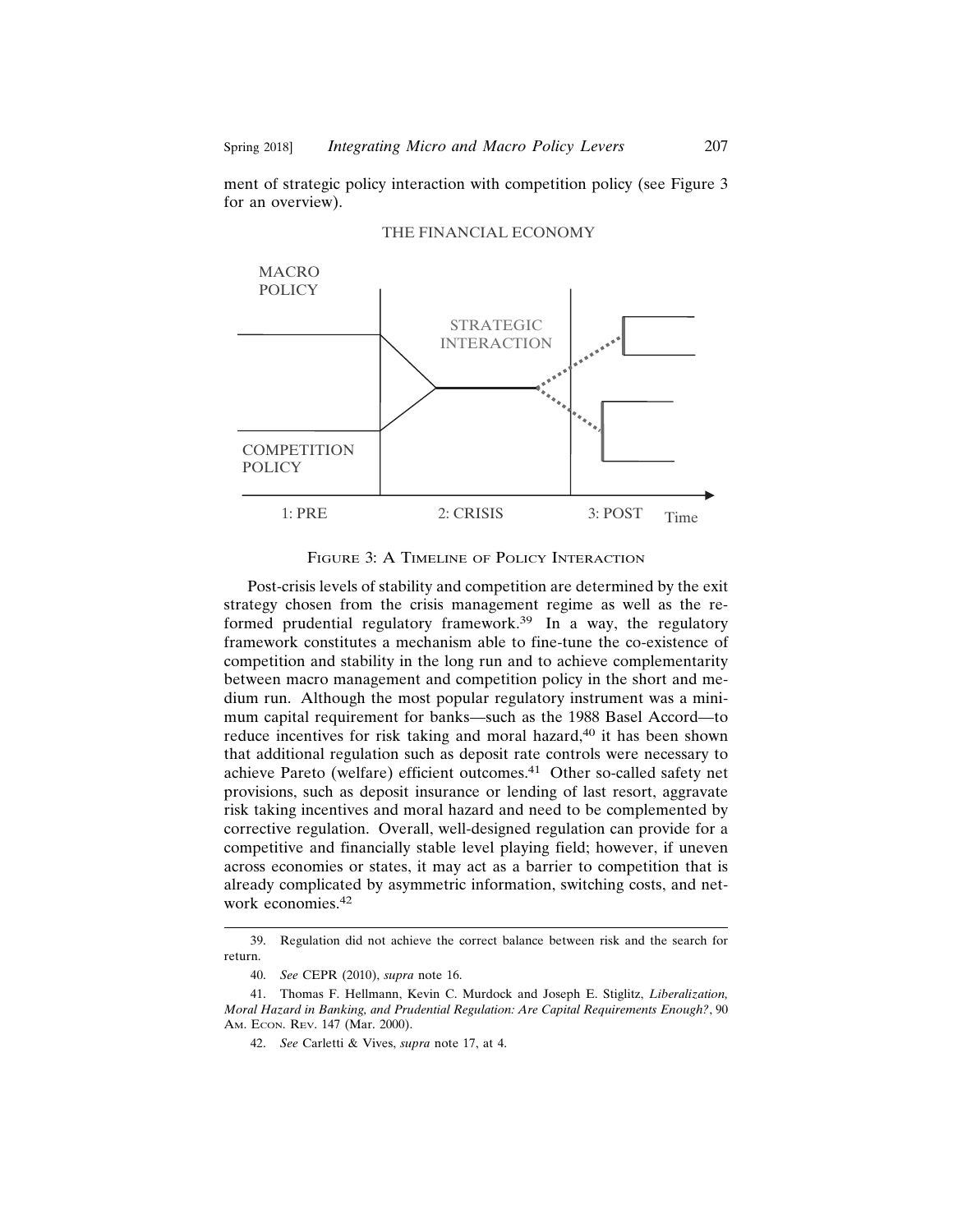We see that policies differ in type and duration, allowing us to distinguish two broad "policy levers." On the one hand, there is prudential regulation constituting the long-term framework or "base lever" within which other policies interact. On the other hand, there are macroeconomic policymaking and its special short-term branch—crisis management—as well as competition policy, the "action levers." By now we have established that crisis management directly affects competition (policy) due to its nature (again, think of EU State Aid provisions as part of competition policy). The strategic interaction between these policies will depend on whether the regulatory environment is sufficiently capable of accounting for adverse incentives towards risk taking, thereby allowing bank bailouts and guarantees to stabilize the economy without jeopardizing competition in the banking sector and indirectly, through the availability and pricing of finance, in the real economy. Then, the issue becomes to which extent stability considerations should or have to influence competition policy design and vice versa.

At this point it seems important to point out that competition issues in the real economy—even if real economic sectors such as the energy sector resemble financial markets via trading financial instruments—crucially differ from those in the financial economy due to the absence of systemic risk. It follows that bailouts are, *ceteris paribus*, more likely to support already weak and potentially inefficient firms as network dynamics inherent in the interbank lending machinery are absent. Bailouts, in most sectors, then, signal that there has been overcapacity in the market, and conditions of reduced activity by bailed out firms can be required for sustained competition while in the banking sector the fear of too little activity and the freeze of "inter-banking" was the main driver for macro management and positive externalities. As outlined above, this can lead to complicated effects and regulatory challenges. Following this line of thought, the EU Markets in Financial Instruments directive applied to the energy sector (gas and electricity), for example, would have negative effects on competition as SMEs would not find it feasible to hold large amounts of equity or establish an in-house bank that executes trading on the international energy markets. As a result, prices in gas, electricity, and other commodities such as metal or food would increase.43

In sum, a post-crisis regime will depend on the division of labor between prudential regulation, macro policy, and competition policy, where strategic complementarity between competition policy and macro/crisis management could derive from a solid understanding of the special features of the banking sector as well as from prudential regulation that not only levels the playing field but also efficiently solves the moral hazard problem of excessive risk taking related to bail outs, too big to fail considerations, LOLR, and the basic information asymmetry in the financial economy. This mix will determine whether we are actually going forward into or back to the future. Ultimately, the degree of complementarity

<sup>43.</sup> *See Frankfurter Allgemeine Zeitung*, xx (Aug. 2011).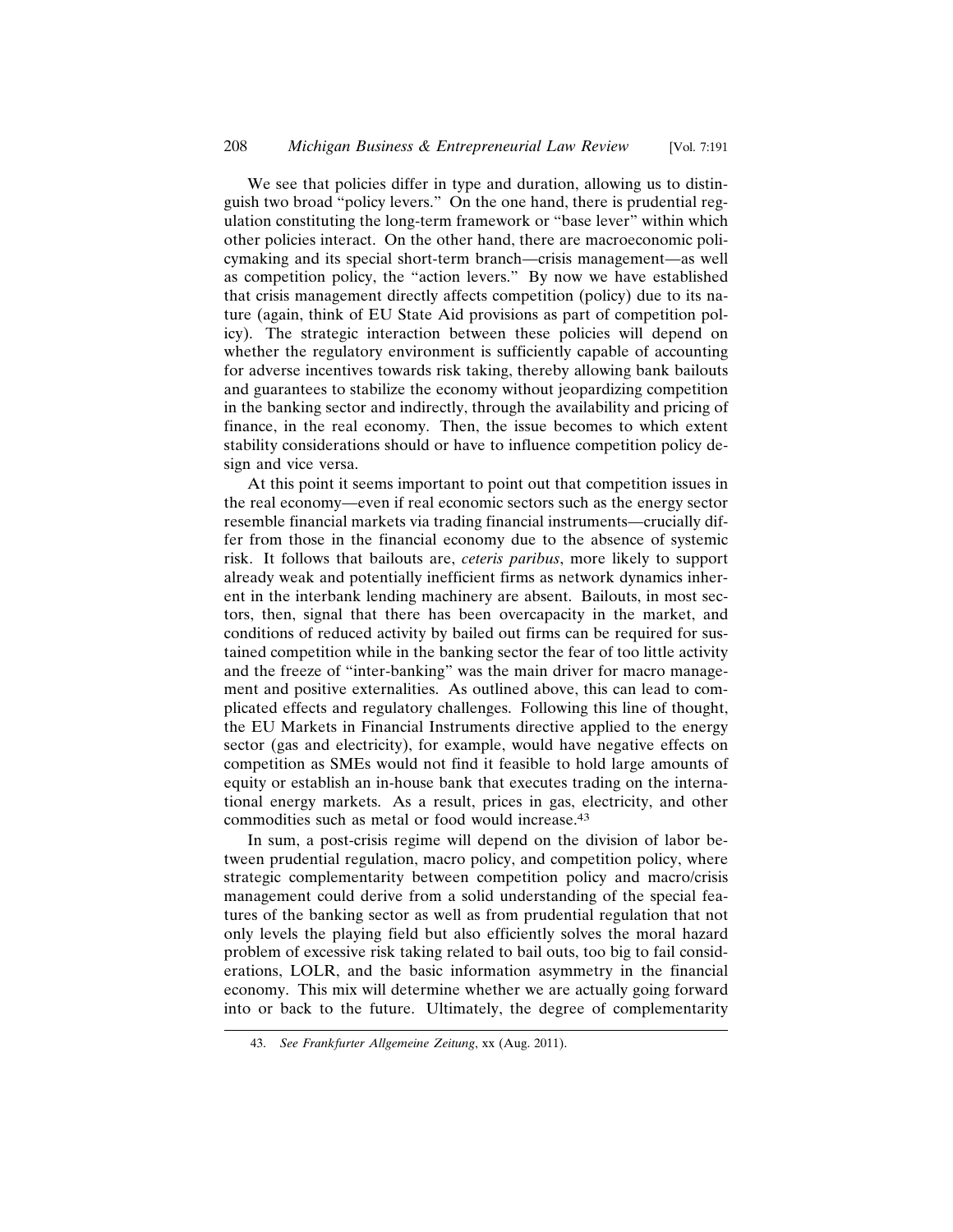achieved through the prudential regulatory framework of choice will determine whether the focus must be on a welfare optimal balance between competition and macro policies or competition and financial stability actually mutually reinforce each other. Along these lines, a 2009 OECD report summarizes as follows: Because regulatory failure led to the crisis, the main solutions will come from prudential regulation and other measures that change incentives, not from competition policy. Competition authorities do have a role to play in ensuring that exit strategies are built into rescue interventions so as to prevent them from harming competition in the longer term and hindering recovery. This last statement refers to the careful design of crisis management and the respective exit strategies previsioned by policy makers so as to stabilize the financial economy without creating long-term competitive distortions and effects. This exit from large-scale crisis management, *i.e.*, the unwinding of extraordinary liquidity provisions, guarantees, and public capital holdings,<sup>44</sup> constitutes without doubt the second main issue besides prudential regulatory reform when it comes to determining the future framework of competition and stability in the financial sector.

The evaluation of strategic interaction between active policy levers in the United States and the European Union will be the focus of Part III. However, before identifying similarities and differences in policy framework and approach on both sides of the Atlantic, we will shortly spell out the three key dimensions that we believe to constitute the backbone of any comprehensive analysis (and efficient design) of crisis and post-crisis policy interaction.

#### C. *The Emergence of Three Analytic Key Dimensions*

Given the above framework, three key dimensions of policy integration naturally emerge and will serve as the structural backbone of our comparative analysis of the EU and US policy response to the 2008 financial crisis. These key dimensions are (1) coordination, (2) systematic approach, and (3) time consistency. In some way, they correspond to a three-dimensional construct of the policy space, where different actors interact and influence each others' strategies and payoffs, different systematic linkages exist between qualitatively distinct boxes such as competition and macroeconomic stability, and where this whole system is dynamic, changes its fundaments over time, and current actions should account for their repercussions regarding future outcomes. In short, coordination and systemic responses derive from the need for policy integration, while time

<sup>44.</sup> *See* OECD (2009), *supra* note 18. Like the initial interventions, the sale by the state of stakes in financial firms back to the private sector and the lifting of guarantees have great potential to distort competition. Exit strategies that protect and promote competition are therefore essential, both when designing interventions and when phasing them out. Exit strategy issues for competition include dealing with (a) mergers of large financial institutions, (b) barriers to entry in financial markets, (c) the sale of government stakes and (d) ending government support.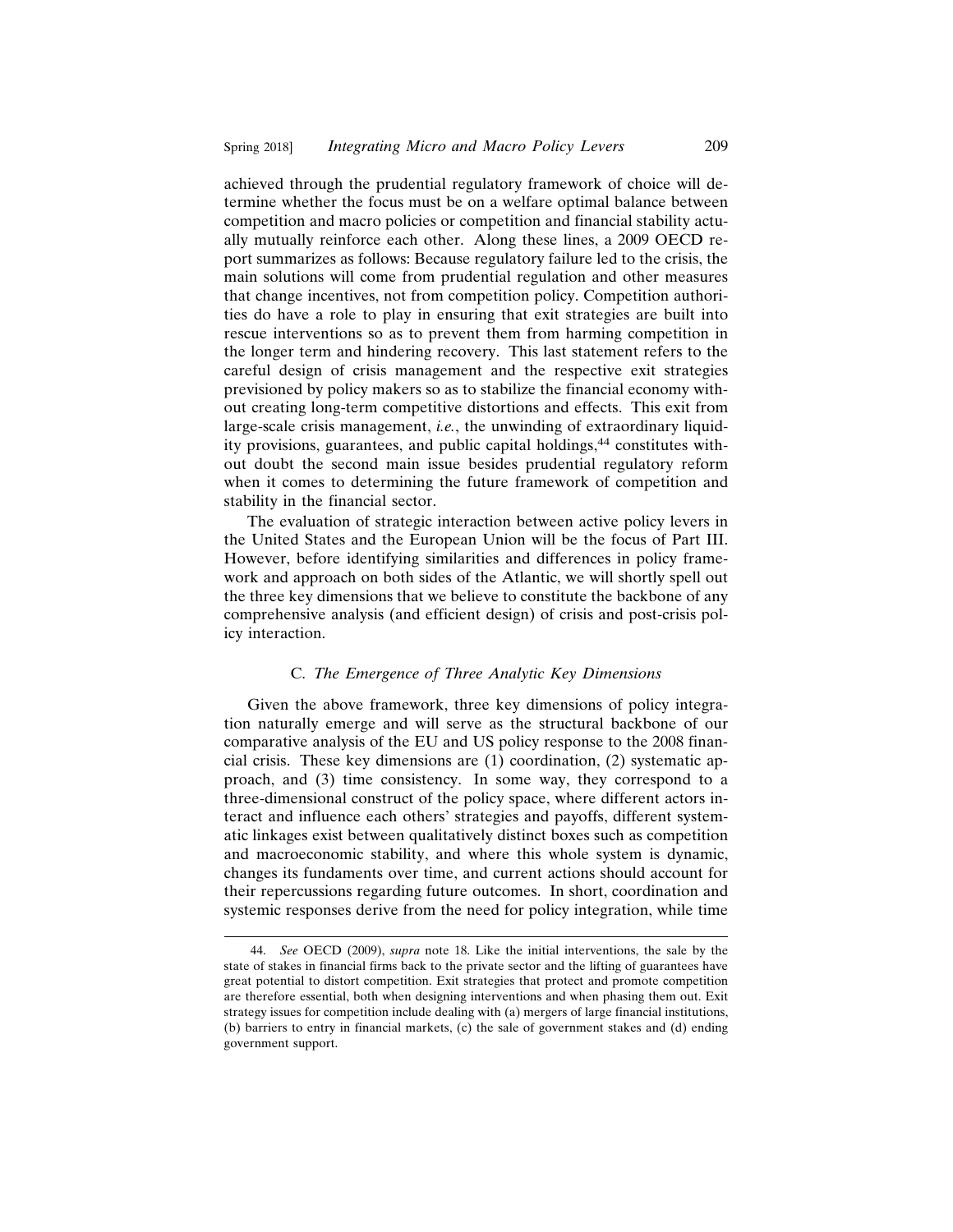consistency will be essential due to the particular timing of events, policies, and their targets and effects.

From the above analysis, it should be clear that there exists some correlation between competition and financial stability. Given that welfare should be the common goal of all policy makers and their actions strategically interact in determining this outcome, *coordination* among different policy makers—both technical agencies as well as sovereign states or government departments—will be highly desirable and even necessary in order to tackle a crisis efficiently and create an optimal post-crisis environment. For example, the level of supervision, its degree of (de)centralization, as well as the coherence of various policy targets will be decisive in determining the efficiency of measures and policies taken across Europe and the United States following the 2008–09 Global Financial Crisis. With respect to the European situation, an array of well-known economists points out that "coordination costs between national regulators, both in terms of resources, but perhaps in the context of a systemic crisis more importantly in terms of time, call for a coordinated or centralized intervention and resolution authority."45

*Systematic approach* refers to both policy integration and some related timing issues. Here the different systematic features of the financial and real economic sectors as outlined in Parts I and II.B will be important (potentially positive versus negative externalities of uneven intervention). Furthermore, the interplay between immediate crisis management, prudential regulation, and competition policy must be accounted for in a systematic manner as suggested in Part II.B. While an ad hoc approach to crisis management increases moral hazard as opposed to a systematic one, the short-run tax burden might also be lower. From an ex ante perspective, bailout systems should avoid the creation or amplification of moral hazards in the future, as this was the very behavior at the core of building up instability in the first place. With a view to an efficient ex post policy regime, many economists emphasize the highly complementary role of adapting prudential regulation to this end.46

*Time consistency* focuses on the dynamic dimension of the systematic approach, *i.e.*, identifying and aligning short-run and long-run effects of policy. Crisis management often is subject to a severe discounting of the middle and long run due to the above outlined perception of financial instability being much more costly and pressing than continuous efficiency losses due to imperfect competition. However, achieving short-run targets does not necessarily come at the cost of jeopardizing long-run incentives.

We now turn to an examination of EU and U.S. responses to the recent financial crisis and evaluate them across the three key dimensions.

<sup>45.</sup> *See* CEPR (2010), *supra* note 16, at 75.

<sup>46.</sup> *Id.*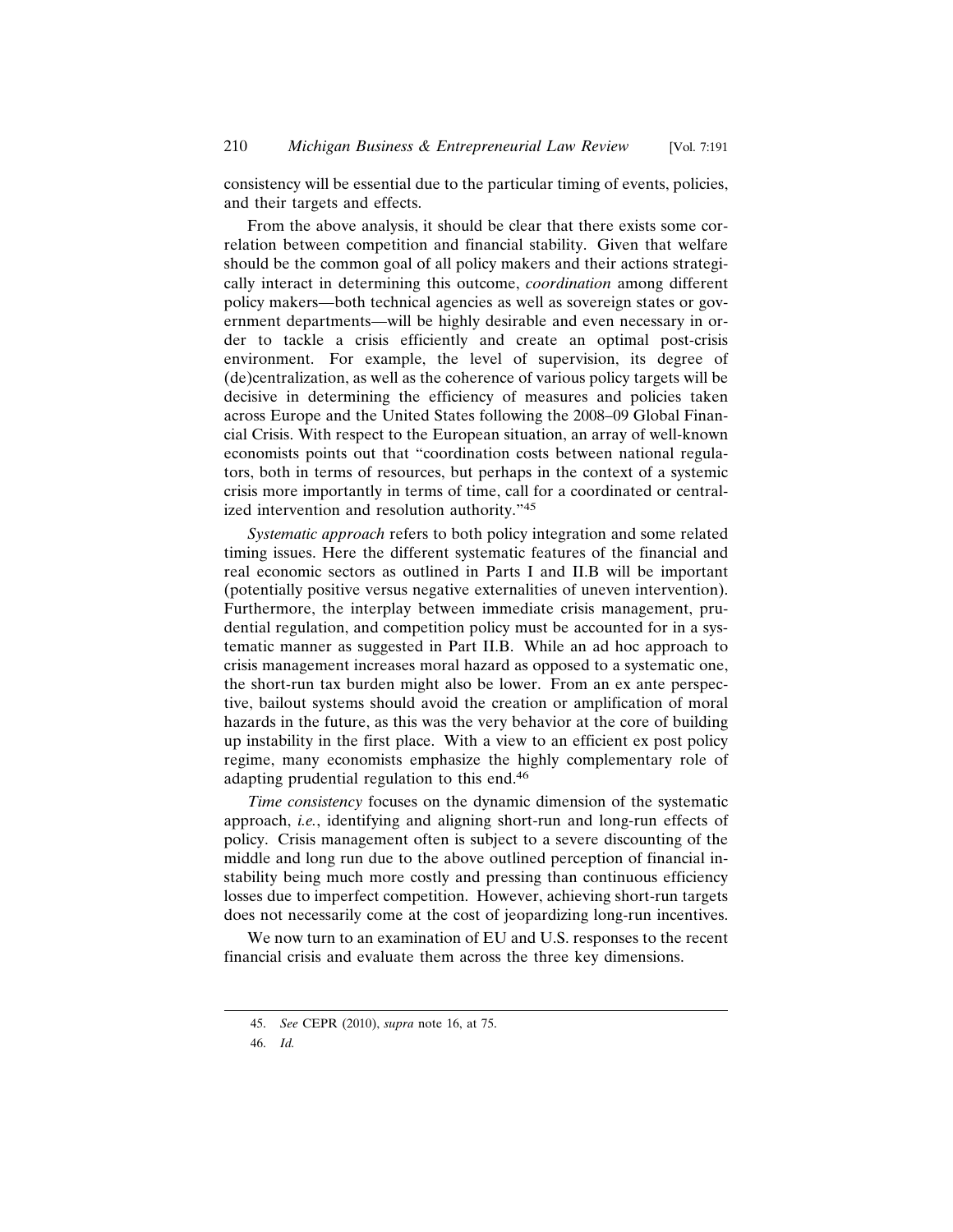#### III. EU AND U.S. RESPONSES ALONG THE THREE VECTORS

The 2008–09 financial crisis rolled out chaotically and, at terms, virtually cataclysmically. It is tempting to judge the crisis responses of key governmental decision-makers from the perspective of the relatively serene aftermath, forgetting that they were in some sense muddling through the fog of war. Our point here is not to judge the overall success of the policy responses in balancing micro and macro economic factors. Rather, it is to evaluate the extent to which policy makers seemed to take into account the three major dimensions—coordination, systematization, and time-consistency—and to illustrate the significance of the three dimensions.

By comparing the responses in the European Union and the United States, we do not mean to try to pick a winner. Regulators and policy actors on the two sides of the Atlantic were operating under quite different institutional structures and economic and political constraints. Our comparison is limited to considering what was done and, in comparative perspective, what was possible.

#### A. *EU Responses*

#### 1. Coordination

The European Union as a political, supranational entity interacts with its Member States through a variety of legal and economic channels.47 The two treaties in force at the time of the crisis—the Treaty of the European Union and the Treaty of the European Community (now rolled into the Treaty of the Functioning of the European Union ("TFEU"))<sup>48</sup>—configured a legal framework allowing for a number of possible responses, ranging from single member state to fully coordinated actions.49 The chosen responses depended less on treaty requirements than on voluntary undertakings by the Member States and, therefore, on the political and economic circumstances at the time.50

The aftermath of Lehman's bankruptcy made clear that the magnitude of the crisis called for a unanimous European voice. The European Council of Economic and Finance Ministers not only endorsed a full commitment to backing up European financial institutions, but also stressed the need to coordinate at the EU level while recognizing that most of the ac-

<sup>47.</sup> On the characteristics of the European Union and its functioning, *see generally* JOHN MCCORMICK, THE EUROPEAN UNION: POLITICS AND POLICIES (2008).

<sup>48. &</sup>quot;The Treaty of Lisbon entered into force on 1 December 2009. It provides the EU with modern institutions and optimised working methods to tackle both efficiently and effectively today's challenges in today's world. In a rapidly changing world, Europeans look to the EU to address issues such as globalisation, climatic and demographic changes, security and energy. The Treaty of Lisbon reinforces democracy in the EU and its capacity to promote the interests of its citizens on a day-to-day basis." *See Treaty of Lisbon,* EUROPA, http://europa.eu/lisbon\_treaty/index\_en.htm (last visited Oct. 17, 2011).

<sup>49.</sup> *See id*. 271 *et seq*.

<sup>50.</sup> COUNCIL OF THE EUROPEAN UNION, *Immediate Responses to Financial Turmoil–Council Conclusions* (Oct. 7, 2008).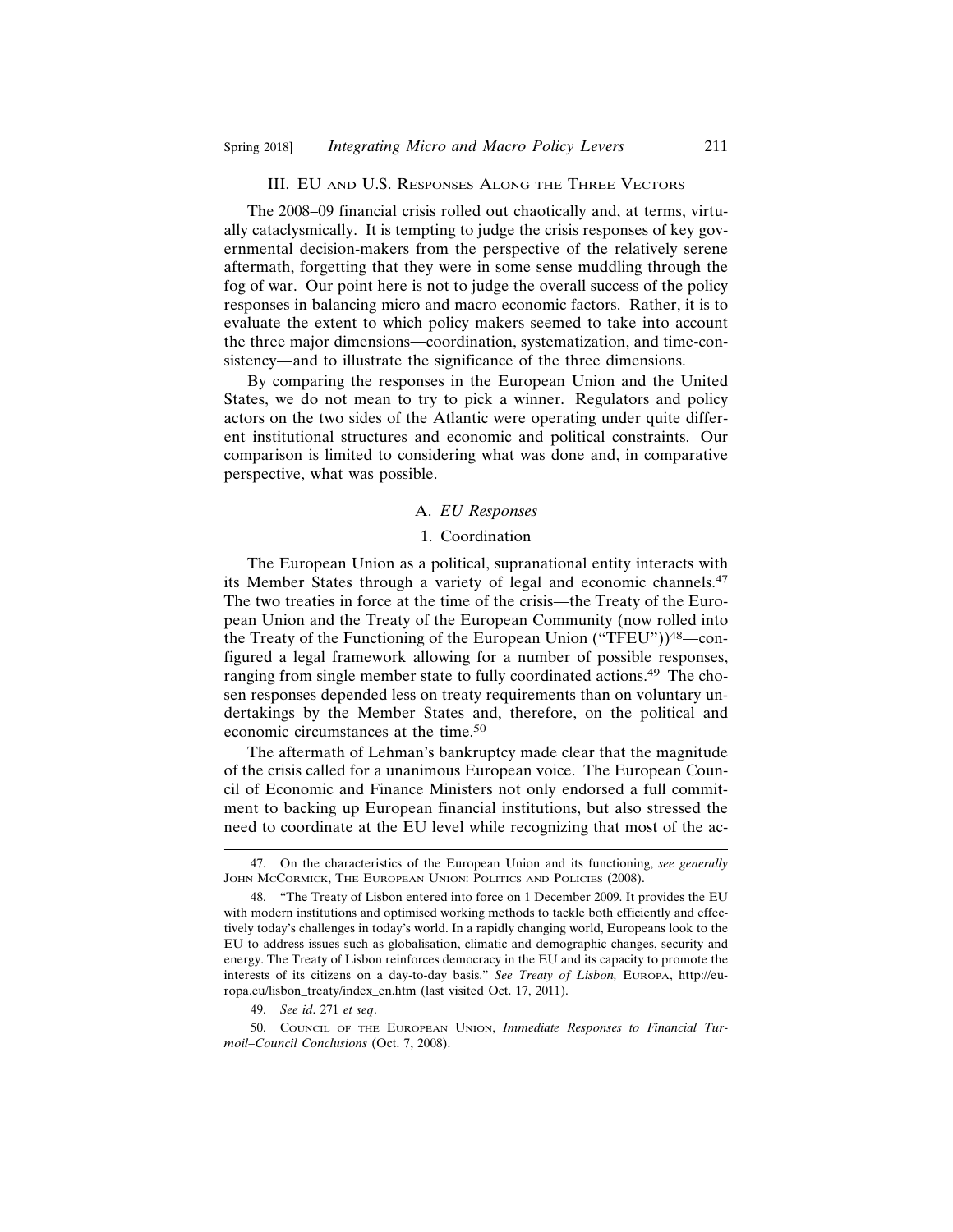tual measures would be implemented at the national level.<sup>51</sup> On the one hand, this approach implied a multilevel coordinated action between the European Union and its Member States and, on the other, required institutional coordination within the political and the technical branch of the European Union itself—represented by the European Council and the European Commission, respectively. Therefore, following the ECOFIN declaration, the European Council was left with the task of solving the anticipated coordination problems by enacting a mechanism ensuring policy continuity, (*i.e.*, coherence with the internal markets policies), as well as flexibility, transparency, and respect of free market competition.52 Yet, the national dimension of most banks required Member States to play the leading role<sup>53</sup> when designing both general schemes and ad hoc interventions. Facing a major risk of internal market distortions due to negative cross-border/spill-over effects, the European Commission had to assume the crucial task of leveling the playing field through the implementation of a community-wide legal framework.54

## 2. Systematic Approach

Built upon Article 107 of the TFEU, the general legal framework chosen to enact a coordinated European response to the financial crisis was to be found in the rules preventing a distortion of competition through the granting of public money, the so-called state aids. Importantly, then, the implementation of the crisis response was sifted through a legal filter intended to protect micro-competitive distortions.

Although Article 107.1 of the TFEU generally forbids state aids that (1) distort competition and (2) affect trade between Member States,55 some exceptions to this prohibition are made (Article 107.2 TFEU),<sup>56</sup> including the circumstances under which an exemption for a specific state

<sup>51.</sup> *Id.* ("We agree to coordinate closely in our actions and to take into consideration potential cross-border effects of national decisions. We agree that public intervention has to be decided at national level in a coordinated framework.").

<sup>52.</sup> *Id.*

<sup>53.</sup> *Id.*

<sup>54.</sup> Neelie Kroes, *Competition Policy and the Crisis–The Commission's Approach to Banking and Beyond*, 1 COMPETITION POL'Y NEWSL., at 3 (2010).

<sup>55.</sup> TFEU Article 107.1 ("Save as otherwise provided in this Treaty, any aid granted by a Member State or through State resources in any form whatsoever which distorts or threatens to distort competition by favoring certain undertakings or the production of certain goods shall, in so far as it affects trade between Member States, be incompatible with the common market.").

<sup>56.</sup> *Id.* Article 107.2 ("The following shall be compatible with the common market: (a) aid having a social character, granted to individual consumers, provided that such aid is granted without discrimination related to the origin of the products concerned; (b) aid to make good the damage caused by natural disasters or exceptional occurrences; (c) aid granted to the economy of certain areas of the Federal Republic of Germany affected by the division of Germany, in so far as such aid is required in order to compensate for the economic disadvantages caused by that division.").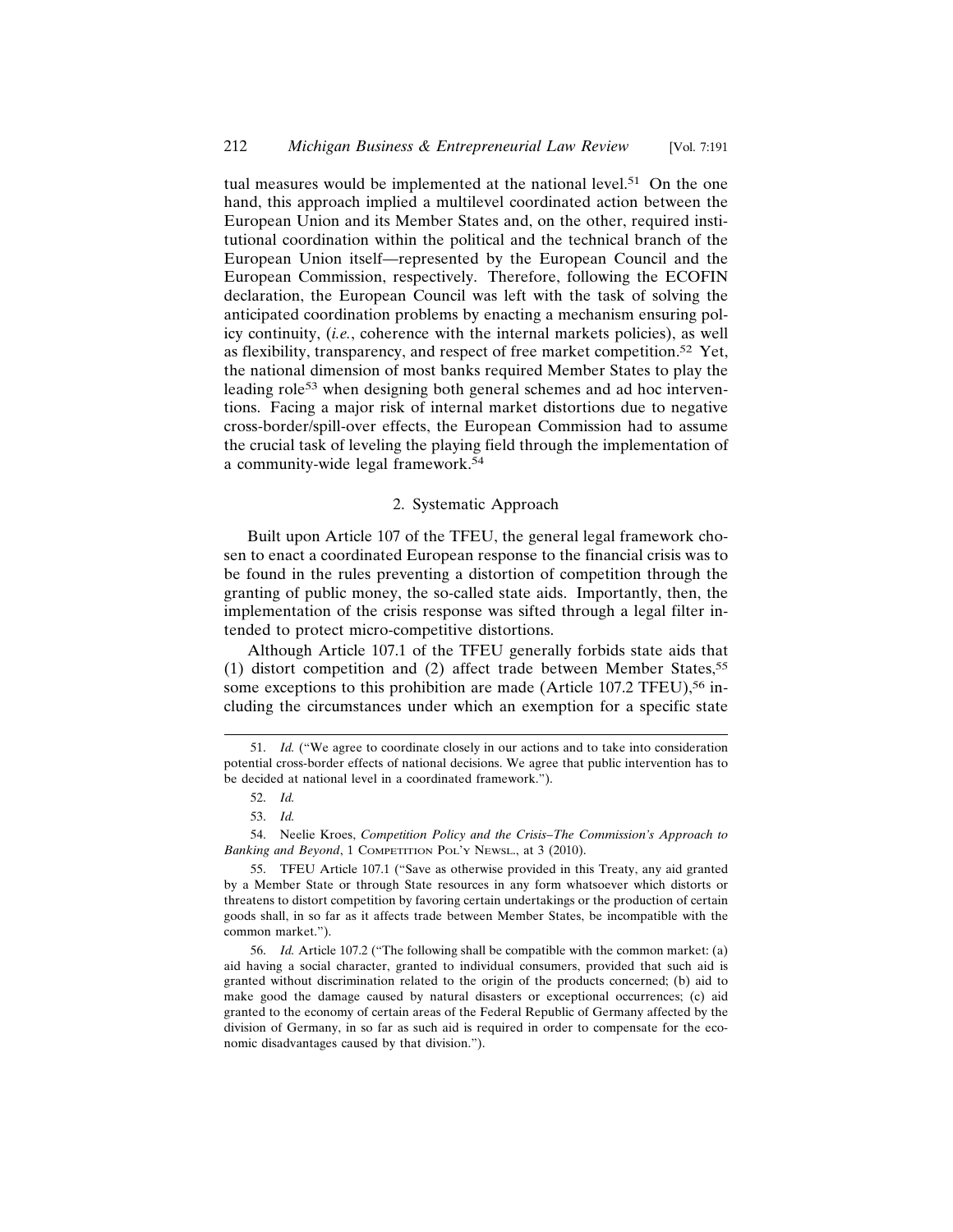aid may be granted (Article 107.3 TFEU).57 Thus, Article 107. 3, section (c) establishes the legal basis to allow state aid in individual cases: "aid to facilitate the development of certain economic activities or of certain economic areas, where such aid does not adversely affect trading conditions to an extent contrary to the common interest." While section (b) represents an exceptional ground applicable on a general basis and therefore ultimately chosen as the legal basis to enact the financial crisis regulation: "aid to facilitate the development of certain economic activities or of certain economic areas, where such aid does not adversely affect trading conditions to an extent contrary to the common interest."58

As outlined in the case law, the definition of a state aid implies four cumulative elements: (1) it must be public money; (2) it must confer an advantage to the recipient; (3) it must be selective; and (4) it must imply an effect on trade or a distortion of competition.59 Additionally, on the basis of the 2004 Guidelines on state aids for firms in difficulties,  $60$  a major distinction between rescue, *i.e.*, short-term aid,<sup>61</sup> and restructuring, *i.e.*, long-term aid, has to be made. While the first is designed to keep afloat a firm during a maximum period of six months (defined as both temporary and reversible), restructuring aid implies a much wider commitment (characterized as permanent and irreversible) and thus is necessarily accompanied by a restructuring plan.62 However, regardless of the form, an aid granted to a firm in difficulties must be in any case appropriate to fulfill its objectives and restricted to the necessary and proportional minimum.63

<sup>57.</sup> *Id.* Article 107.3 ("The following may be considered to be compatible with the common market: (a) aid to promote the economic development of areas where the standard of living is abnormally low or where there is serious underemployment; (b) aid to promote the execution of an important project of common European interest or to remedy a serious disturbance in the economy of a Member State; (c) aid to facilitate the development of certain economic activities or of certain economic areas, where such aid does not adversely affect trading conditions to an extent contrary to the common interest; (d) aid to promote culture and heritage conservation where such aid does not affect trading conditions and competition in the Community to an extent that is contrary to the common interest; (e) such other categories of aid as may be specified by decision of the Council acting by a qualified majority on a proposal from the Commission.").

<sup>58.</sup> The 1995 decision on Credit Lyonnais opened the door for such use in case of a systemic crises. *See* Case 95/547/EC: Commission Decision of 26 July 1995 giving conditional approval to the aid granted by France to the bank Crédit Lyonnais  $[1995]$  OJ L 308, 21/12/ 1995 p 92 - 119 at Section 3.2. For a summary of the decision, *see* Press Release, European Comm'n, Credit Lyonnais*:* Commission Approves the French Government's Aid Plan in Return for a Serious "Slimming Cure" (July 26, 1995) *available at* http://europa.eu/rapid/press ReleasesAction.do?reference=IP/95/829&format=HTML&aged=1&language=EN&guiLan guage=EN.

<sup>59.</sup> For a detailed discussion on the relevant cases and their interpretation see P. M. ROTH, ET AL., EUROPEAN COMMUNITY LAW OF COMPETITION 1505 *et seq* (2008).

<sup>60.</sup> Commission Communication, 2004 O.J. C 244/2 (Community Guidelines on State Aid for Rescuing and Restructuring Firms in Difficulty).

<sup>61.</sup> Short term aid refers to a period of up to six months. *Id.* ¶ 15.

<sup>62.</sup> *Id.* ¶¶ 16–17.

<sup>63.</sup> *Id.* ¶ 40.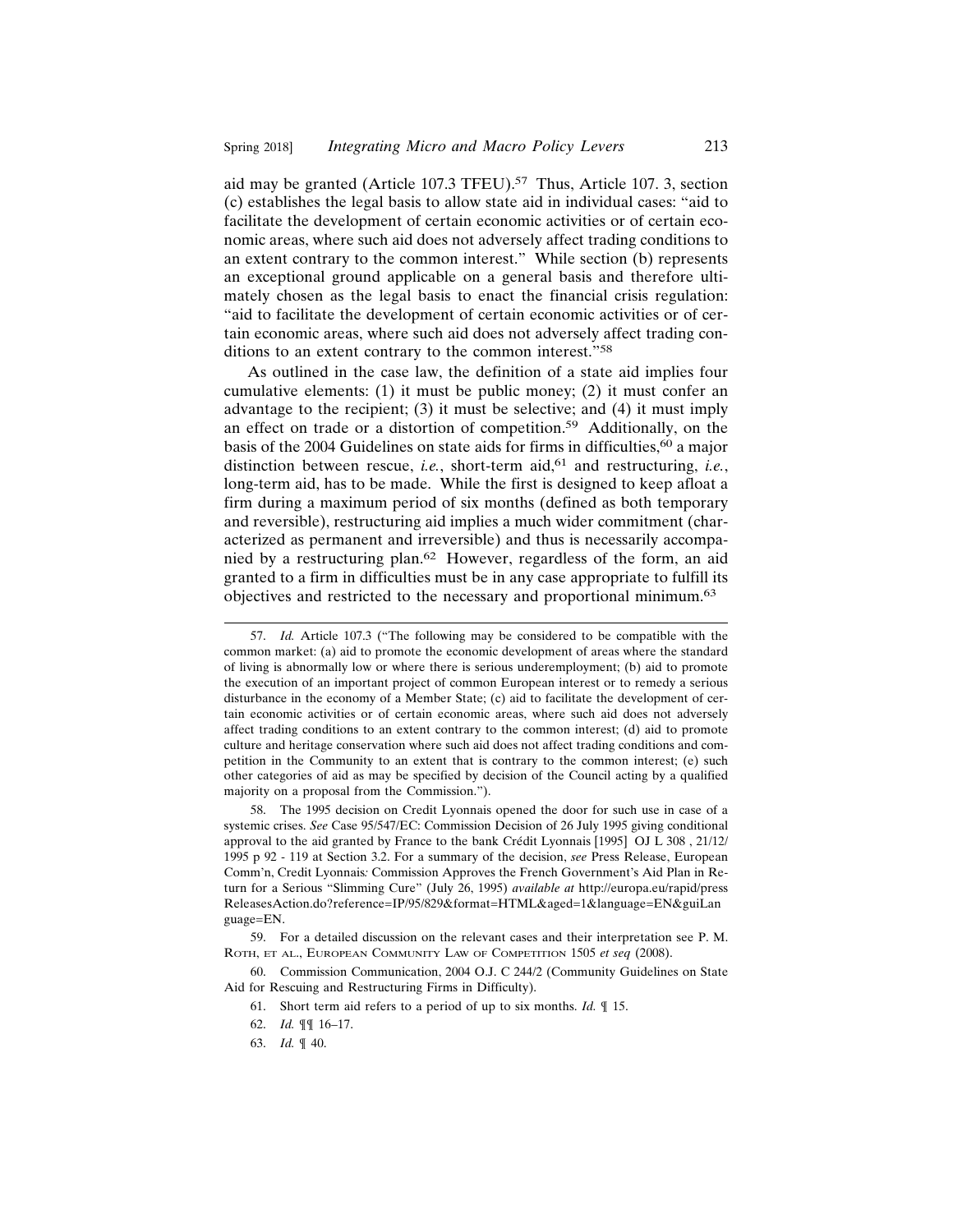Starting with Northern Rock in 2007,<sup>64</sup> the Commission acted on the basis of Article 107.3(c) and the 2004 Guidelines in order to approve a series of individual measures designed to rescue firms in difficulties.65 However, the fall of Lehman affected not only firms in difficulties, but also perfectly sound institutions simply unable to get liquidity due to the freeze of liquidity in the financial markets. Facing a much wider set of eventual recipients for whom the 2004 Guidelines were not even applicable,<sup>66</sup> together with the conclusions of the ECOFIN Counsel exhorting Member States to help their national banking sector, $67$  the European Commission ultimately decided to adopt an ad hoc general legal framework on the basis of 107.3(b).

#### 3. Time Consistency

Notwithstanding criticism by Member States that considered themselves to be in a better position to deal with national bank bailouts,<sup>68</sup> former Commissioner Kroes stood firmly in favor of the role of a comprehensive competition policy in order to assure future economic recovery.69 Thus, a conscious balance of short-term and long-term effects characterizes all four Communications approved by the Commission on the basis of Article 107.3(b).

First, the Banking Communication<sup>70</sup> addressing the criteria of compatibility of government guarantees and recapitalizations was kept very much in line with the 2004 Guidelines by establishing that these had to be nondiscriminatory, based on objective criteria, proportional, and limited in time and scope in order to avoid moral hazard problems. Additionally, incentives were aligned through a minimum contribution secured by the aid receiver or by the financial sector as well as by structural adjustment measures. On the basis of this instrument, nineteen guarantees for almost  $\epsilon$  2747 billion were passed plus  $\epsilon$  402.8 billion in ad hoc guarantees.<sup>71</sup>

Some months later, the Recapitalization Communication<sup>72</sup> brought additional guidance on the compatibility of state aids to recapitalize banks

69. *See* Kroes, *supra* note 54.

<sup>64.</sup> Commission Press Release, IP/07/1859 (Dec. 5 2007), *available at* http://europa.eu/ rapid/pressReleasesAction.do?reference=IP/07/1859.

<sup>65.</sup> The Commission approved six rescuing aid measures in the banking sector (starting with Northern Rock in December 2007) and one restructuring measure. *Id.*

<sup>66.</sup> Following the Guidelines, only firms in difficulties are eligible to be granted state aid.

<sup>67.</sup> *See* COUNCIL OF THE EUROPEAN UNION, *supra* note 50.

<sup>68.</sup> *See* Stephen Castle, *European Regulators Again Revise Bank Subsidy Rules*, N.Y. TIMES, Dec. 2, 2008, http://www.nytimes.com/2008/12/03/business/worldbusiness/03euro.html.

<sup>70.</sup> Banking Communication (OJ 2008 C-270/8) (Oct. 2008).

<sup>71.</sup> Press Release, European Comm'n, State aid: Scoreboard shows continued trend towards less and better targeted aid despite crisis-related spike (Jan. 12, 2010), *available at* http://europa.eu/rapid/pressReleasesAction.do?reference=IP/10/1635&format=HTML&aged =0&language=EN&guiLanguage=EN.

<sup>72.</sup> Recapitalization Communication (OJ 2009 C-10/2) (Jan. 2009).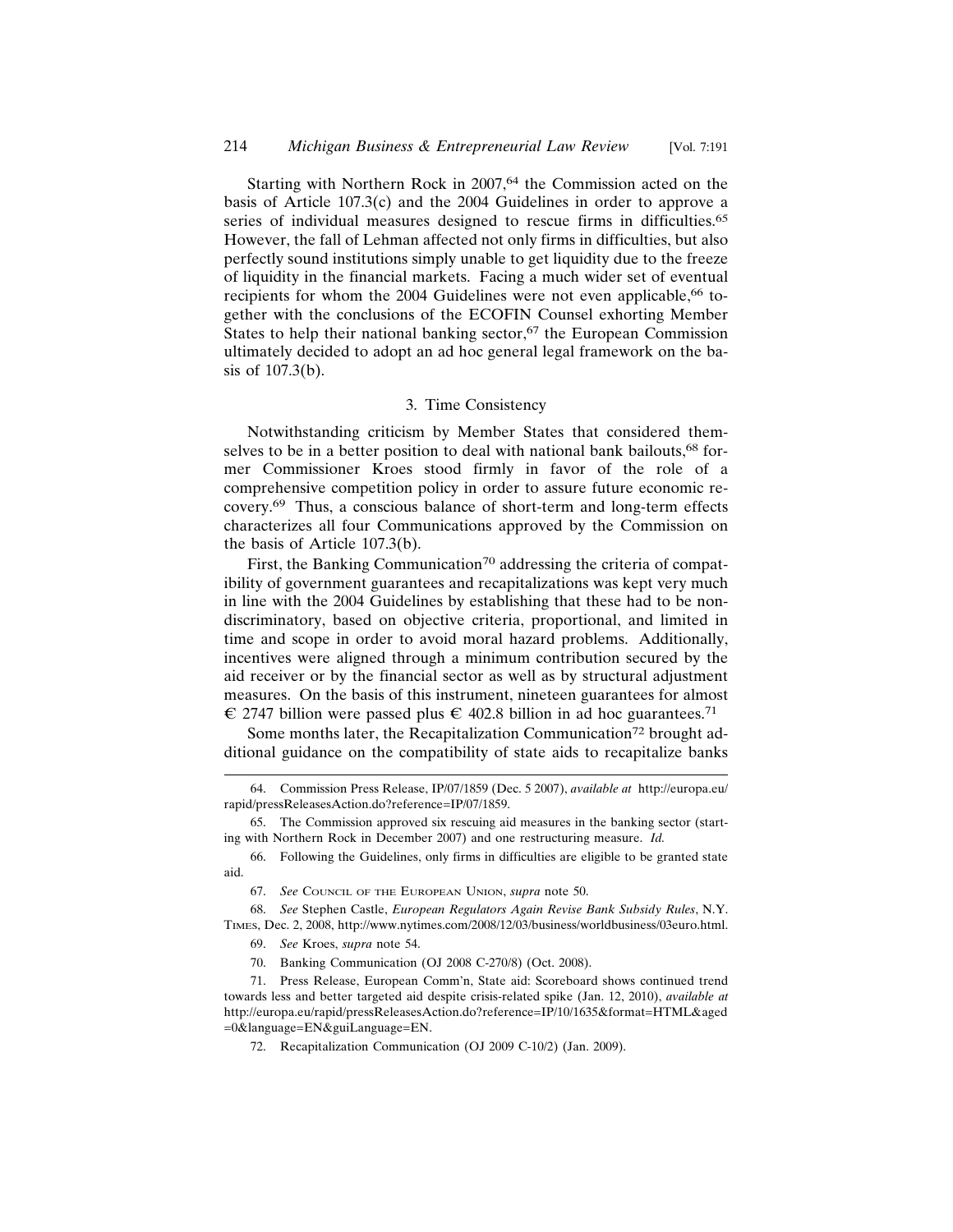on the basis of two main objectives: (1) to avoid the distortion of competition between institutions in different Member States and (2) to differentiate between sound and unsound institutions. Again in line with the 2004 Guidelines, the Communication required conditions that a minimum of 30 percent of the aid would come from private investors and would be granted as close as possible to normal market conditions. Following this instrument, fourteen recapitalization measures amounting to  $\in$  338.2 billion were granted, plus  $\epsilon$  164.9 billion ad hoc in nineteen different Member States.73

Yet, additional risks associated with unsound institutions motivated a third Communication on impaired assets,74 specifically addressed to problems raised by these institutions such as moral hazard and the eventual need of a recurrent state intervention. Following the general principles set up by the previous instruments, *i.e.*, necessity, proportionality and minimization of distortions, the conditions laid down by this Communication acted as a means to encourage unsound institutions to exit the market by calling for a full disclosure of their assets, together with a pragmatic approach concerning the timeframe—a maximum of six months—as well as assets that can be relieved. Seven Member States used this instrument to grant aid for an amount of  $\in$  376 billion.<sup>75</sup>

Finally, the last step towards recovery was taken with the Restructuring Communication76 setting up the basis to assure long-term stability in the financial sector on the basis of three guiding principles.77 First, restructuring should lead to restoration of long-term viability without state aids; second, restructuring should involve real contribution to the plan from the beneficiaries themselves; and third, the restructuring aid has to be accompanied by sufficient compensatory elements to prevent a distortion of competition. Member States had different obligations depending on the amount of aid granted to an institution. While in the case of sound institutions the so-called *Viability Plans* will suffice, whenever more than 2 percent of the total risks weighted assets *Restructuring Plans* will be implemented. With a medium-long-term timeframe between two and five years, such instruments imply not only a diagnosis of the financial institution including stress tests of their business but also the eventual sale of the institution in question.78 As a central element to assure the actual recovery of the European financial sector, this Communication's fundamental objectives are maintaining the credit flows, leveling the playing field between

<sup>73.</sup> Press Release, *supra* note 71.

<sup>74.</sup> Impaired Assets Communication (OJ 2009 C-72/1).

<sup>75.</sup> Press Release, *supra* note 71.

<sup>76.</sup> Restructuring Communication (OJ 2009 C-195/9).

<sup>77.</sup> Joaquin Almunia, Vice President, European Comm'n Responsible for Competition Policy, State Aid Rules Can Help Europe Exit Crisis (June 10, 2010) (transcript available in the European Commission Press Release Database).

<sup>78.</sup> Both viability and restructuring plans will be closely monitored by the Commission Communication.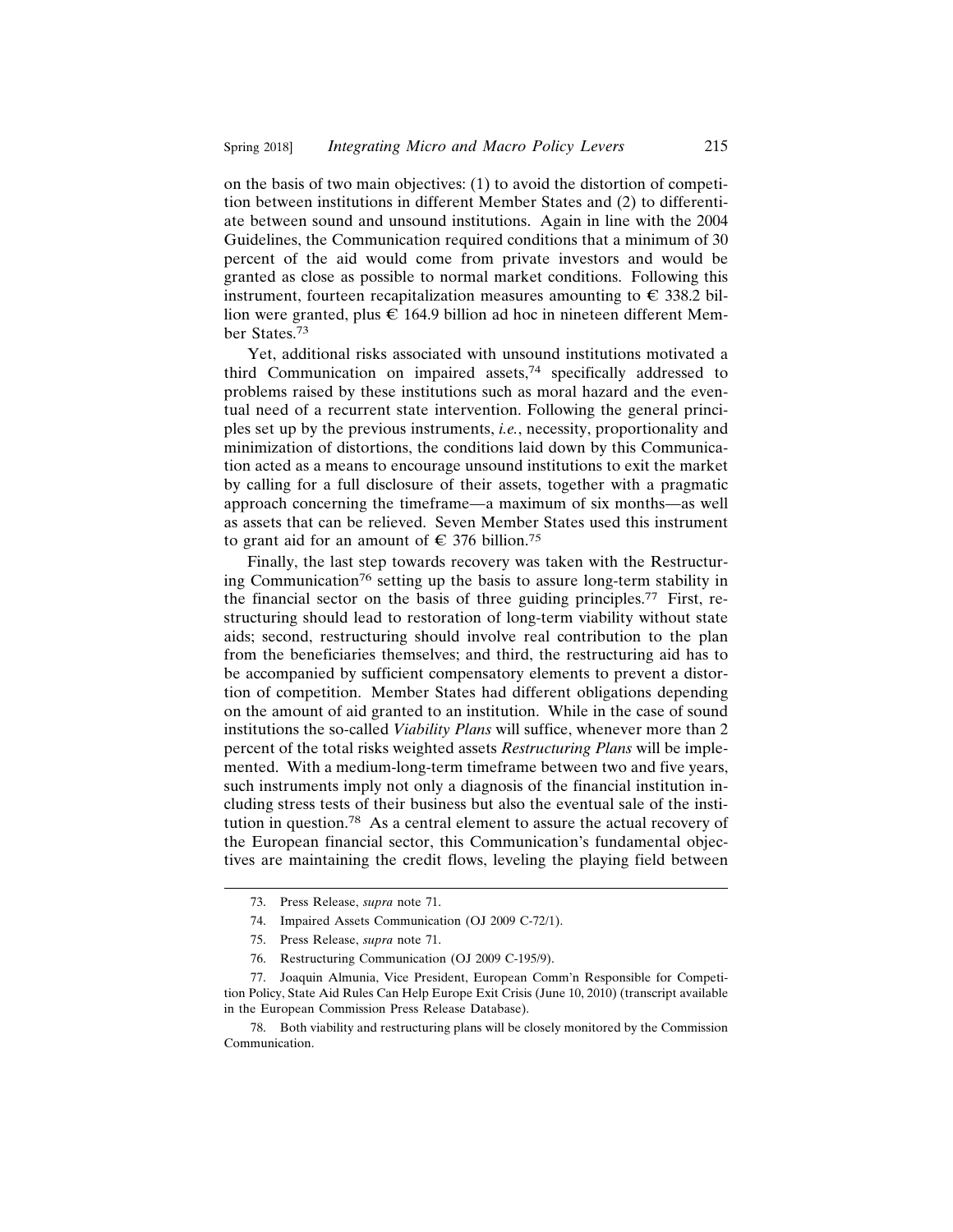banks in different Member States as well as between beneficiaries and non-beneficiaries of public aids, avoiding subsidy races and thus retaining both competitiveness and efficiency of EU financial institutions.

#### B. *U.S. Responses*

#### 1. Coordination

In the United States, the financial crisis was characterized by one key default (Lehman) and a wave of mergers between banks and other financial institutions, which individually and collectively raised competition issues. The three most significant mergers were those between Bank of America and Merrill Lynch, J.P. Morgan Chase and Bear Stearns, and Wells Fargo and Wachovia. The financial institution merger story has to be viewed against the backdrop of contemporaneous bank failures. Between October 2000 and January of 2008, the FDIC recorded twentyseven bank failures.79 It recorded almost as many—twenty-five—in the year 2008 alone and then a startling 139 in 2009.80 According to one study, between 2007 and 2010, 318 U.S. commercial banks and savings institutions, about four percent of all banks operating at the end of 2006, exited the market.<sup>81</sup>

A host of federal decision makers were involved in responding to the crisis. On the regulatory side, review of bank mergers and acquisitions was fragmented between four different agencies—the Federal Reserve Board, Federal Deposit Insurance Corporation, Office of Thrift Supervision, and Office of the Controller of the Currency—depending on the incorporation status of the relevant bank.82 Bank mergers are generally exempt from premerger notification under the Hart-Scott-Rodino Act.<sup>83</sup> The Antitrust Division plays an advisory role in exempt bank merger transactions, analyzing the transaction under the Bank Merger Guidelines and submitting a report to the reviewing regulatory agency.84

Apart from regulatory review, the other significant federal intervention during the 2008–09 financial crisis was the Treasury Department's selective infusion of capital into the financial sector. On October 14, 2008, the U.S. government announced a series of initiatives to strengthen mar-

<sup>79.</sup> *See Failed Bank List*, FEDERAL DEPOSIT INSURANCE CORPORATION, http:// www.fdic.gov/bank/individual/failed/banklist.html (last updated Oct. 28, 2011).

<sup>80.</sup> *See id.*

<sup>81.</sup> David C. Wheelock, *Have Acquisitions of Failed Banks Increased the Concentration of the U.S. Banking Market?*, 93 FED. RES. BANK ST. LOUIS REV. 155, 155 (2011).

<sup>82.</sup> Jonathan A. Rich & Thomas G. Scriven, *Bank Consolidation Caused by the Financial Crisis: How Should the Antitrust Division Review "Shotgun Marriages?"*, ANTITRUST SOURCE (Dec. 2008), *available at* http://www.americanbar.org/content/dam/aba/publishing/ antitrust\_source/Dec08\_Rich12\_22f.authcheckdam.pdf.

<sup>83. 15</sup> U.S.C. §§ 18a(c)(7)–(8) (2000).

<sup>84.</sup> Rich & Scriven, *supra* note 82, at 2.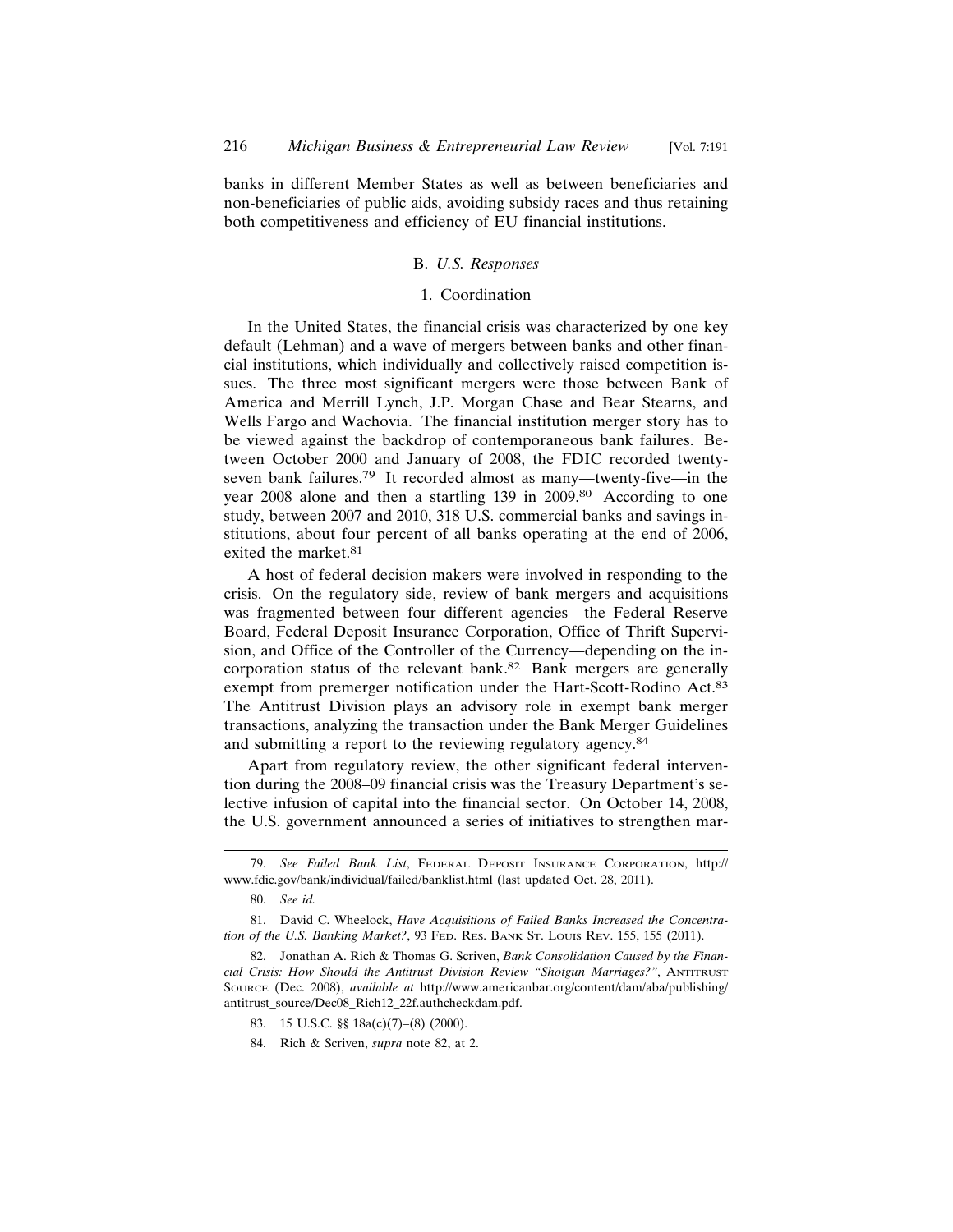ket stability and liquidity and shore up financial institutions.<sup>85</sup> The program's centerpiece, the \$700 billion Troubled Asset Relief Program ("TARP") enabled the Treasury Department to provide loans to troubled financial institutions to prevent failure.

Decisions on allocation of TARP funds were largely at the discretion of the Treasury. No formal administrative or regulatory check was put in place to determine the competitive impact of TARP interventions. In some instances, banks used TARP funds to acquire other banks, thereby helping the cause of solvency but potentially exacerbating the problem of concentration.86 Further, once the U.S. government became financially invested in the TARP-assisted banks, it assumed a fiscal interest in ensuring their survival. As smaller banks have struggled to repay TARP loans, the Treasury has encouraged acquisitions by larger banks on the condition that the acquiring bank repay the Treasury.87

Given the fractured nature of decision-making on financial sector intervention and the potentially conflicting goals of ensuring short-term solvency, protecting federal fiscal exposure, and maintaining a competitive landscape, the U.S. response presented a risk of poorly coordinating macro and micro policy interests. Nonetheless, there is little evidence that substantial damage was done to the competitive landscape in the recent crisis. Despite the simultaneous exit of many smaller banks and the consolidation through merger of larger ones, relatively modest concentration increases were reported in most local banking markets around the time of the Financial Crisis.88

#### 2. Systematic Approach

An early headline of the financial crisis was the U.S. government's decision not to shore up Lehman Brothers, resulting in the dramatic implosion of a marquee investment bank with \$650 billion in assets. After cutting Lehman loose, the Treasury used TARP funds to shore up other large investment banks—Merrill Lynch, Bear Stearns, Citibank, and Goldman Sachs. The result was a substantially altered investment banking market.

More generally, the dispersion of TARP funds was largely left to the discretion of the Treasury Department on a case-by-case basis. The government used its discretion selectively to try to avoid cascading economic

<sup>85.</sup> *Troubled Assert Relief Program (TARP) Information*, BD. OF GOVERNORS OF THE FED. RESERVE SYS., https://www.federalreserve.gov/supervisionreg/tarpinfo.htm (last updated Mar. 7, 2017).

<sup>86.</sup> *See*, *e.g.*, Jennifer Yousfi, *PNC Becomes First Bank to Utilize TARP Funds with Acquisition of National City*, MONEY MORNING (Oct. 24, 2008), http://moneymorning.com/ 2008/10/24/troubled-assets-relief-program.

<sup>87.</sup> Andy Peters, *Tarp Discounts Still Playing a Role in Bank Acquisitions*, ON WALL STREET (June 29, 2011), http://www.onwallstreet.com/news/banks-consolidation-troubled-asset-relief-program-2674013-1.html.

<sup>88.</sup> *See* Wheelock, *supra* note 81.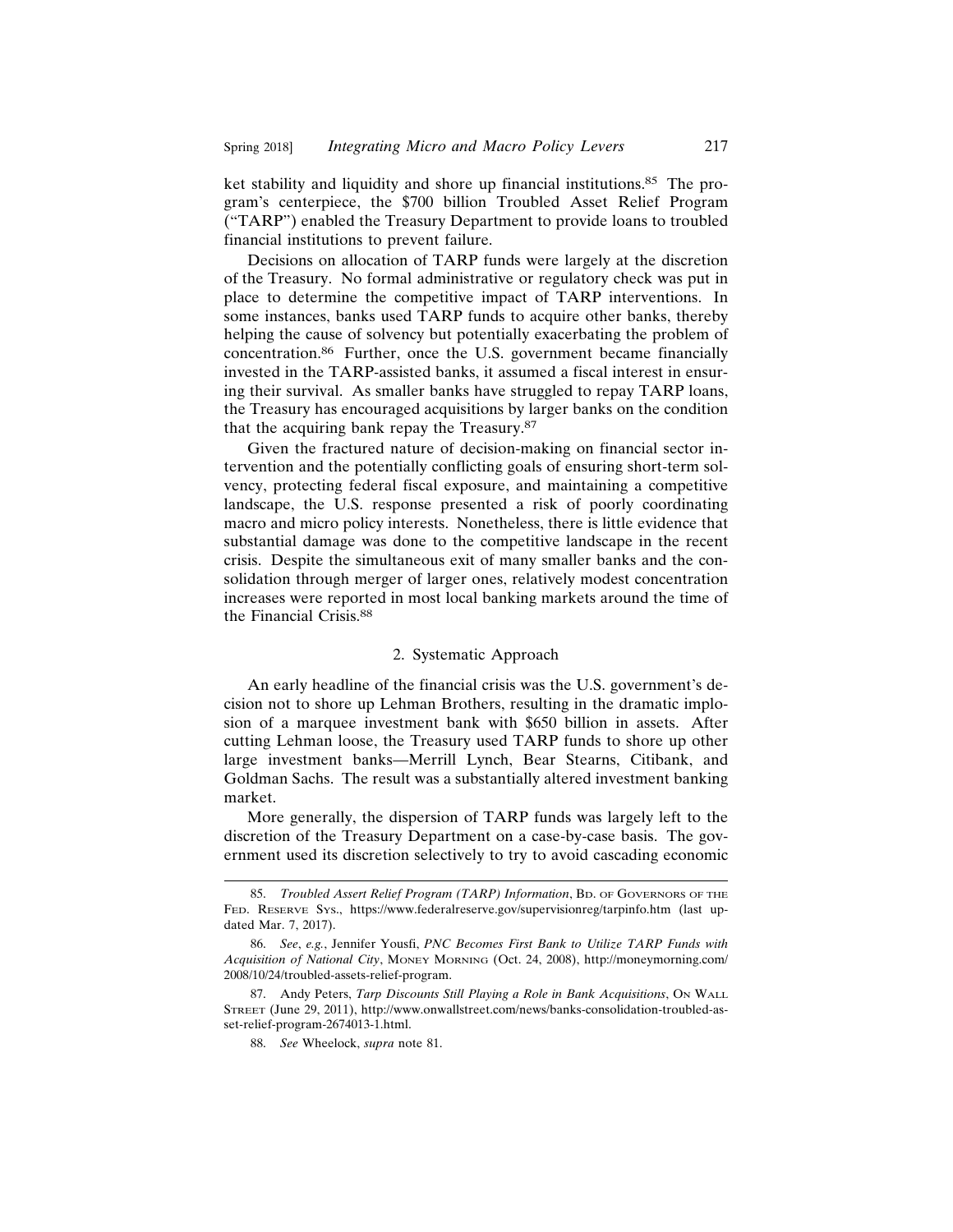effects even while minimizing moral hazard. Lehman was let go to teach the market a lesson. In the automobile sector, top administration officials pondered the economic and political fallout of letting Chrysler go as well.<sup>89</sup>

In general, the federal decisional matrix on bailouts played out as a balancing of concerns over fiscal restraint, moral hazard, and prevention of systemic collapses. Relatively little attention seems to have been paid to the competitive effects of selective industrial failure coupled with the strengthening, through equity infusion and/or merger, of the surviving firms. To the extent that such considerations were taken into account, it was on an ad hoc basis, without the check of any formal administrative or institutional process.

#### 3. Time Consistency

A crisis is no place for sedulous contemplation, particularly when solvency and firm survival can lurch dramatically in days or even hours. The federal agencies responsible for scrutinizing financial sector mergers acquitted themselves nobly by responding at breakneck speed. All three of the mega-mergers were given early termination under the Hart-Scott-Rodino Act.90 In the case of Wells Fargo/Wachovia, the early termination came two days after the Hart Scott filing.<sup>91</sup>

Recognizing the need for alacrity in crisis-period merger review, commentators have noted the availability of certain procedures designed to allow the immediate consummation of mergers, subject to later review and correction for competitive concerns if necessary. In particular, the Justice Department has previously used "pocket decrees" which allow a merger to close immediately subject to a consent decree permitting the government to order divestitures at a later date if its investigation uncovers competitive concerns.<sup>92</sup>

In the 2008–09 Global Financial Crisis, the Justice Department did not make use of pocket decrees or other conditional clearance mechanisms. Its transactions clearance decisions were final. Perhaps this reflects a concern that placing any conditions on mergers might fatally spook already spooked acquiring firms and thereby undermine pressing short-term solvency and systemic failure worries. On the other hand, one wonders how high a discount rate on future competitive effects agencies should apply

<sup>89.</sup> *See* STEVEN RATTNER, OVERHAUL: AN INSIDER'S ACCOUNT OF THE OBAMA AD-MINISTRATION'S EMERGENCY RESCUE OF THE AUTO INDUSTRY (2010).

<sup>90.</sup> *Notice 20081827: Bank of America Corporation; Merrill Lynch & Co., Inc.*, FTC EARLY TERMINATION NOTICES (Oct. 14, 2008), https://www.ftc.gov/enforcement/premergernotification-program/early-termination-notices/20081827.

<sup>91.</sup> *Notice 20090021: Wells Fargo & Company; Wachovia Corporation*, FTC, (Oct. 9, 2008), https://www.ftc.gov/enforcement/premerger-notification-program/early-terminationnotices/20090021.

<sup>92.</sup> Rich & Scriven, *supra* note 82, at 7.